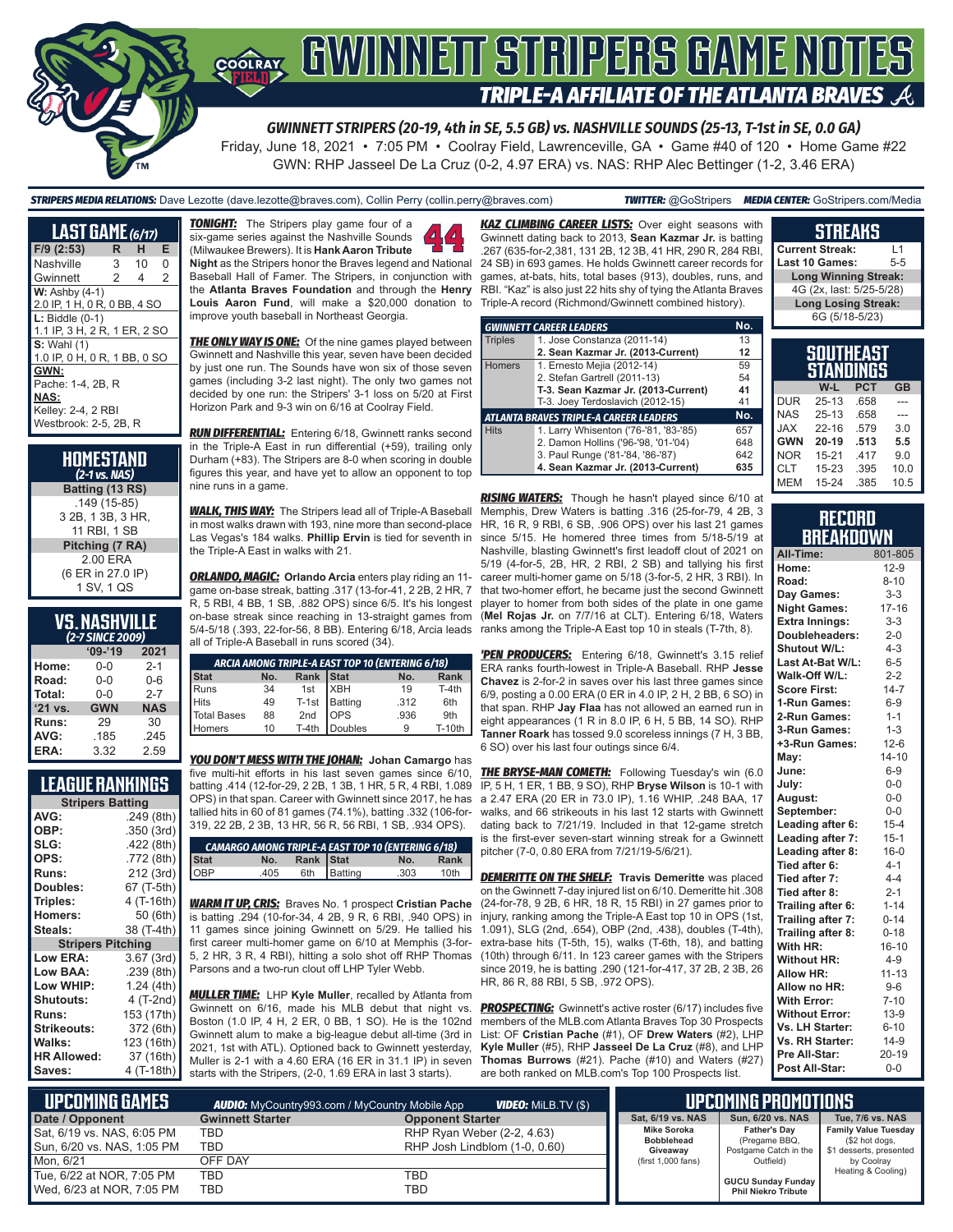

#### *FRIDAY, JUNE 18, 2021 VS. NASHVILLE*

| <b>MANAGER MATT TUIASOSOPO</b>                                                                                                                                                          | <b>VS. 2021 OPPONENTS</b>                                                                                              |
|-----------------------------------------------------------------------------------------------------------------------------------------------------------------------------------------|------------------------------------------------------------------------------------------------------------------------|
| <b>Matt Tuiasosopo</b> is in his first season as Gwinnett manager and his third season                                                                                                  | Road<br>Home<br><b>Total</b><br>Home<br>Road<br>Total                                                                  |
| as a coach in the Atlanta Braves organization in 2021. He was named the seventh                                                                                                         | <b>CHA</b><br>COL<br>$5 - 1$<br>$5 - 1$<br>---<br>---<br>---<br>---                                                    |
| manager in team history on 3/30/21. Tuiasosopo is both the youngest manager in<br>team history (turned 35 on 5/10) and the first former Gwinnett player to manage the                   | <b>DUR</b><br>LOU<br>$4 - 2$<br>$4 - 2$<br>---<br>$\overline{\phantom{a}}$<br>---<br>---                               |
| club (hit .221 with 19 HR, 73 RBI in 178 games from 2016-17).                                                                                                                           | <b>JAX</b><br><b>MW DIV</b><br>$4 - 2$<br>$1 - 5$<br>$1 - 5$<br>$0-0$<br>$4 - 2$<br>---                                |
|                                                                                                                                                                                         | <b>MEM</b><br>$3 - 3$<br>$5-1$<br>$8 - 4$                                                                              |
| Tuiasosopo made his managerial debut in 2019 with Class-A Rome, leading the club                                                                                                        | <b>NAS</b><br>$2 - 1$<br>$0-6$<br>$2 - 7$                                                                              |
| to a 65-74 record and earning Atlanta's Bobby Cox Award for minor league manager                                                                                                        | <b>NOR</b><br>---<br>---<br>---<br><b>SE DIV</b><br>$8 - 7$<br>$8 - 10$<br>16-17                                       |
| of the year. He was set to return to Rome in 2020, but was reassigned to the Braves                                                                                                     |                                                                                                                        |
| Alternate Site at Coolray Field once the MiLB season was canceled.                                                                                                                      |                                                                                                                        |
|                                                                                                                                                                                         | LAST AT-BAT WINS (6)                                                                                                   |
| <b>PCT</b><br><b>Tuiasosopo's Managerial Career</b><br>W-L<br><b>Playoffs</b><br>Games                                                                                                  | The Stripers are 6-5 (.545) in games decided in the last at-bat in 2021.                                               |
| 39<br>With Gwinnett (1 Season):<br>$20 - 19$<br>.513<br>0                                                                                                                               | Date/Opponent<br><b>Score</b><br><b>Game-Winning Play</b>                                                              |
| MiLB Career (2 Seasons):<br>178<br>85-93<br>.478<br>$\Omega$                                                                                                                            | 5/4 at Charlotte<br>10-9 (12th)<br>Almonte scores on E4 (Reynolds)                                                     |
|                                                                                                                                                                                         | Camargo RBI single<br>5/9 at Charlotte<br>12-9 (10th)                                                                  |
| All staff bios available in the 2021 Stripers Media Guide                                                                                                                               | $2-1$ (8th)<br>Arcia 2-out solo HR<br>5/14 vs. Louisville                                                              |
|                                                                                                                                                                                         | 5-4 (9th)*<br>5/16 vs. Louisville<br>Arcia walk-off solo HR                                                            |
| <b>EJECTIONS (2)</b>                                                                                                                                                                    | $2-1$ (9th) <sup>*</sup><br>5/25 vs. Memphis<br>Kazmar walk-off single                                                 |
| Player/Coach<br>Date/Inning<br><b>Umpire</b>                                                                                                                                            | 6/9-G2 at Memphis<br>$3-1$ (8th)<br>Waters RBI single                                                                  |
| Ryan Goins<br>5/25 vs. MEM, 7th Inning<br><b>HP Clint Vondrak</b>                                                                                                                       |                                                                                                                        |
| 6/3 vs. JAX, 8th Inning<br><b>MGR Matt Tuiasosopo</b><br><b>HP Alex Tosi</b>                                                                                                            |                                                                                                                        |
|                                                                                                                                                                                         | *Denotes "walk-off" win                                                                                                |
|                                                                                                                                                                                         |                                                                                                                        |
|                                                                                                                                                                                         |                                                                                                                        |
| <b>TEAM DEFENSE (4TH IN TRIPLE-A EAST)</b>                                                                                                                                              | <b>GWINNETT PLAYERS USED (49 IN 2021)</b>                                                                              |
| <b>DP</b><br><b>PCT</b><br>G<br><b>TC</b><br>PO<br><b>TP</b><br>$\mathsf{A}$<br>Е                                                                                                       | Lee, Dylan<br>Position (22):<br>Pitchers (27):<br>Martinez, Carlos<br>Arano, Victor<br>Lopez, Yoan<br>Almonte, Abraham |
| .985<br>39<br>1422<br>1031<br>369<br>22<br>44<br>$\mathbf{1}$                                                                                                                           | Morales, Jonathan<br>Biddle, Jesse<br>Martin, Chris<br>Arcia, Orlando<br>Pache, Cristian                               |
| <b>SB</b><br>$\mathsf{cs}$<br><b>PCT</b><br><b>PB</b><br>W-L<br><b>Catchers</b><br><b>ATT</b>                                                                                           | Bradford, Chasen<br>Muller, Kyle<br>Brugman, Jaycob<br>Sanchez. Yolmer                                                 |
| 0<br>.000<br>Casteel, Ryan<br>$\mathbf{1}$<br>$\mathbf{1}$<br>1<br>$1 - 1$                                                                                                              | Burrows, Thomas<br>Newcomb, Sean<br>Camargo, Johan<br>Snider, Travis                                                   |
| .250<br>3<br>0<br>$6 - 4$<br>Jackson, Alex<br>4<br>1                                                                                                                                    | Roark, Tanner<br>Chavez, Jesse<br>Casteel, Ryan<br>Unroe, Riley                                                        |
| Lucroy, Jonathan<br>10<br>.286<br>4<br>14<br>1<br>$5 - 10$                                                                                                                              | Davidson, Tucker<br>Demeritte, Travis<br>Rodriguez, Jose<br>Waters, Drew                                               |
| Martinez, Carlos<br>3<br>3<br>.000<br>0<br>$2 - 1$<br>1                                                                                                                                 | De La Cruz, Jasseel<br>Ervin, Phillip<br>Santana, Edgar                                                                |
| 5<br>2<br>$\overline{7}$<br>0<br>$6 - 3$<br>Morales, Jonathan<br>.286<br>$\overline{22}$<br>$\overline{7}$<br>$\overline{\mathbf{3}}$                                                   | Edwards Jr., Carl<br>Goins, Ryan<br>Tice, Ty<br>Gore, Terrance<br>Flaa, Jay<br>Webb, Jacob                             |
| 29<br>$20-19$<br>.241<br>Total:                                                                                                                                                         | Wilson, Bryse<br>Heredia, Guillermo<br>Greene, Shane                                                                   |
|                                                                                                                                                                                         | Hernandez, Daysbel<br>Wright, Kyle<br>Inciarte, Ender                                                                  |
| <b>Outfield Assists (7):</b><br>Sanchez (2), Waters (2), Almonte (1), Ervin (1),                                                                                                        | Horacek, Mitch<br>Jackson, Alex                                                                                        |
| Inciarte (1)                                                                                                                                                                            | Johnstone, Connor<br>Kazmar Jr., Sean                                                                                  |
| Pitcher Pickoffs (1):<br>Muller (1)<br><b>Catcher Pickoffs (2):</b><br>Casteel (1), Jackson (1)                                                                                         | Jones, Nate<br>Kipnis, Jason                                                                                           |
|                                                                                                                                                                                         | Kelley, Trevor<br>Lucroy, Jonathan                                                                                     |
|                                                                                                                                                                                         | Italics = Player no longer in Braves organization                                                                      |
|                                                                                                                                                                                         |                                                                                                                        |
| <b>STARTS</b>                                                                                                                                                                           | <b>BASS-LANTA</b>                                                                                                      |
|                                                                                                                                                                                         |                                                                                                                        |
| <b>By Batting Order</b>                                                                                                                                                                 | Including MLB rehab assignments, 20 players have played for both Gwinnett and                                          |
| Waters (24), Inciarte (6), Pache (5), Almonte (1), Arcia (1), Ervin (1), Sanchez (1)<br>1:<br>Arcia (12), Kipnis (8), Goins (7), Pache (4), Waters (3), Almonte (1), Camargo (1),<br>2: | Atlanta in 2021:                                                                                                       |
| Ervin (1), Heredia (1) Sanchez (1)                                                                                                                                                      | OF Abraham Almonte<br>OF Cristian Pache                                                                                |
| Arcia (24), Camargo (11), Lucroy (3), Jackson (1)<br>3:                                                                                                                                 | <b>LHP Jesse Biddle</b><br>RHP Edgar Santana<br>RHP Jacob Webb                                                         |
| Camargo (13), Demeritte (12), Lucroy (4), Almonte (3), Jackson (3), Kipnis (3),<br>4:                                                                                                   | <b>INF Johan Camargo</b><br><b>RHP Bryse Wilson</b><br><b>LHP Tucker Davidson</b>                                      |
| Kazmar Jr. (1)                                                                                                                                                                          | RHP Carl Edwards Jr.<br><b>RHP Kyle Wright</b>                                                                         |
| Almonte (8), Lucroy (7), Jackson (5), Kazmar Jr. (5), Demeritte (4), Kipnis (3),<br>5:                                                                                                  | RHP Jay Flaa                                                                                                           |
| Snider (2), Camargo (1), Casteel (1), Ervin (1), Goins (1), Sanchez (1)                                                                                                                 | RHP Shane Greene                                                                                                       |
| Goins (9), Ervin (6), Almonte (4), Kazmar Jr. (4), Snider (4), Casteel (3),<br>6:<br>Lucroy (3), Sanchez (3), Demeritte (2), Jackson (1)                                                | OF Guillermo Heredia                                                                                                   |
| Ervin (9), Goins (8), Kazmar Jr. (7), Sanchez (5), Snider (5), Demeritte (2),<br>7:                                                                                                     | OF Ender Inciarte<br>C Alex Jackson                                                                                    |
| Morales (2), Almonte (1)                                                                                                                                                                | <b>RHP Nate Jones</b>                                                                                                  |
| Sanchez (12), Morales (8), Ervin (6), Casteel (2), Goins (2), Gore (2),<br>8:                                                                                                           | INF Sean Kazmar Jr.                                                                                                    |
| Kazmar Jr. (2), Snider (2), Brugman (1), Martinez (1), Unroe (1)                                                                                                                        | <b>RHP Chris Martin</b>                                                                                                |
| Casteel (2), Martinez (2), Morales (1), Unroe (1)<br>9:                                                                                                                                 | LHP Kyle Muller (MLB Debut)                                                                                            |
| Pitcher Spot (33)                                                                                                                                                                       | <b>LHP Sean Newcomb</b>                                                                                                |
| <b>By Position</b>                                                                                                                                                                      |                                                                                                                        |
| Lucroy (15), Jackson (10), Morales (9), Martinez (3), Casteel (2)<br>C:<br>1B: Camargo (18), Casteel (6), Snider (5), Kazmar Jr. (4), Lucroy (2), Unroe (2),                            |                                                                                                                        |
| Goins (1), Morales (1)                                                                                                                                                                  | <b>BRAVES ON REHAB</b>                                                                                                 |
| Goins (18), Kipnis (13), Sanchez (7), Kazmar Jr. (1)<br>2B:                                                                                                                             | Five Atlanta players have been assigned to rehab with Gwinnett in 2021.                                                |
| Kazmar Jr. (14), Sanchez (11), Camargo (7), Goins (6), Morales (1)<br>3B:                                                                                                               | Player<br><b>Rehab Dates</b><br><b>Injury</b>                                                                          |
| Arcia (36), Goins (2), Sanchez (1)<br>SS:                                                                                                                                               | RHP Chris Martin<br>Right Shoulder Inflammation (4/7)<br>$5/5 - 5/11$                                                  |
| LF: Ervin (13), Almonte (9), Waters (6), Snider (4), Demeritte (2), Gore (2), Heredia (1)                                                                                               | OF Ender Inciarte<br>Strained Left Hamstring (4/17)<br>$5/6 - 5/12$                                                    |
| Kipnis (1), Sanchez (1)                                                                                                                                                                 | OF Guillermo Heredia<br>Right Hamstring Inflammation (5/1)<br>5/14                                                     |
| CF: Waters (20), Pache (9), Ervin (5), Inciarte (5)                                                                                                                                     | C Alex Jackson<br>Strained Left Hamstring (5/2)<br>$5/21 - 6/9$                                                        |
| RF: Demeritte (17), Almonte (8), Ervin (6), Sanchez (3), Snider (3), Camargo (1),                                                                                                       | OF Cristian Pache<br>Right Hamstring Inflammation (5/14)<br>$5/29 - 6/1$                                               |
| Waters (1)<br><b>DH:</b> Almonte (1), Arcia (1), Brugman (1), Demeritte (1), Inciarte (1), Snider (1)                                                                                   |                                                                                                                        |
|                                                                                                                                                                                         |                                                                                                                        |
|                                                                                                                                                                                         |                                                                                                                        |
|                                                                                                                                                                                         |                                                                                                                        |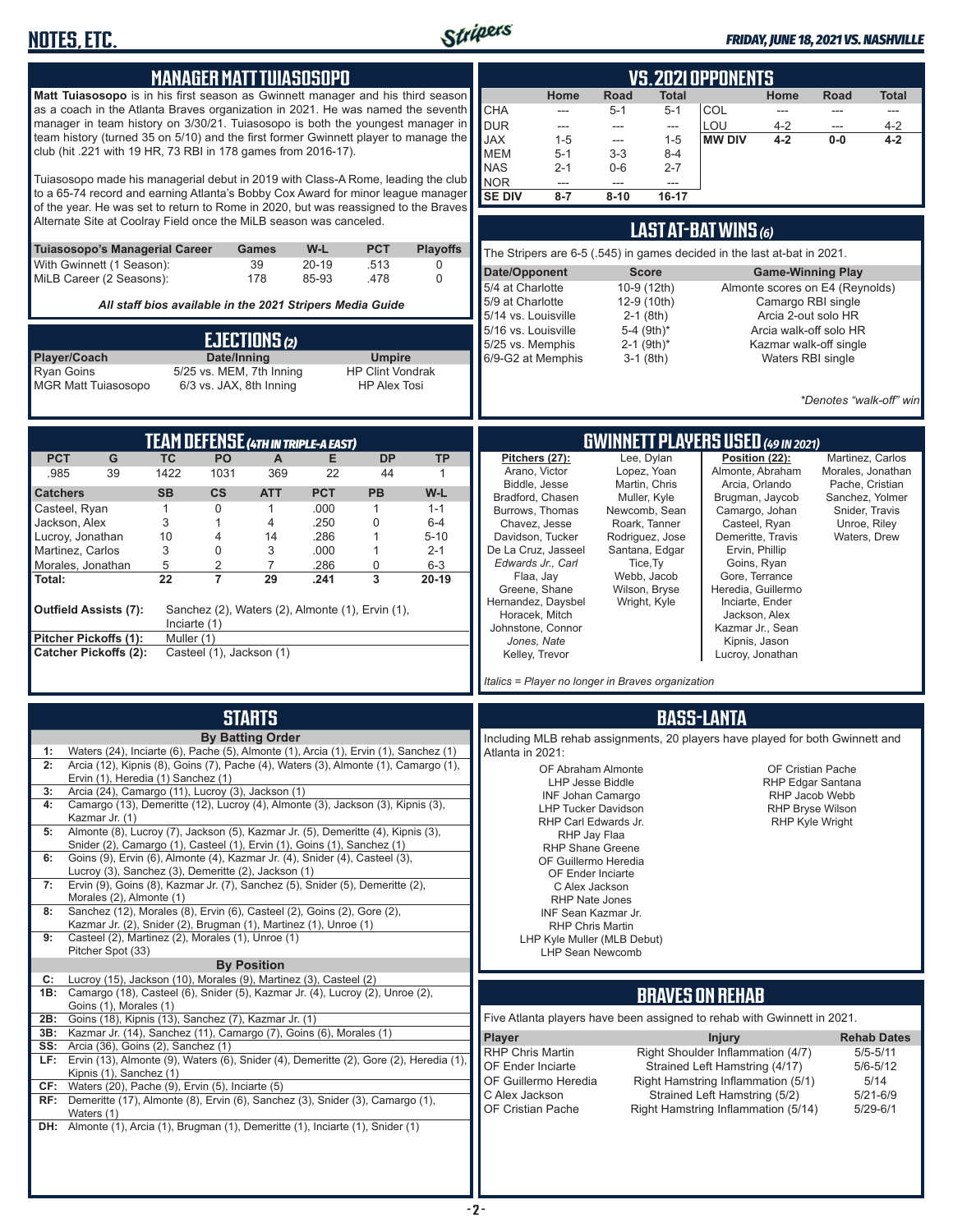## **STARTING PITCHER**



**ON BRAVES 40-MAN ROSTER**

#### *FRIDAY, JUNE 18, 2021 VS. NASHVILLE*

# **60****JASSEEL DE LA CRUZ**

**B/T:** R/R **BORN:** 6/26/97 in Hato Mayor, Dominican Republic (Age 23)<br>**HT:** 6-1 **ACQUIRED:** Signed by the Atlanta Braves as a non-drafted f **HT:** 6-1 **ACQUIRED:** Signed by the Atlanta Braves as a non-drafted free agent **WT:** 200 (6/1/15) **BIO ON PAGE 38 OF MEDIA GUIDE**

*TONIGHT'S START:* De La Cruz makes his ninth appearance and seventh start of the season in game four of a six-game series vs. Nashville ... It is the 85th appearance (57th start) of his MiLB career ... All-time as a starter, he is 11-18 with a 3.92 ERA and .228 BAA in 56 outings, including 0-2 with a 4.94 ERA and .225 BAA in six starts with Gwinnett ... Is seeking his first career Triple-A win, and attempting to snap a two-start losing streak (0-2, 9.00 ERA, .324 BAA in last 2 starts since 6/6).

**PROSPECTING:** De La Cruz is currently ranked Atlanta's No. 8 prospect by MLB.com ... He entered the season ranked the Braves' No. 13 prospect by *Baseball America*.

*2021 SEASON:* Began the season on Gwinnett's Opening Night roster after pitching at the Alternate Training Site at Coolray Field in April ... Recalled by Atlanta on 5/8, but did not make his MLB debut before being optioned to Gwinnett on 5/10 ... Began his tenure with the Stripers out of the bullpen (0-0, 5.40 ERA in 2G) ... Posted an 8.0-inning scoreless streak (2 H, 0 BB, 9 SO) over three outings (2 starts) from 5/11-5/19 ... Logged a season-high 5.0 IP on 6/1 vs. Jacksonville (ND, 3 H, 1 ER, 3 BB, 6 SO).

*2021 SPRING TRAINING:* Went 0-0 with a 13.50 ERA (3 ER in 2.0 IP, 3 H, 3 BB, 3 SO) and one save in two relief outings before being optioned to Gwinnett on 3/12.

*2020 SEASON:* Was a member of Atlanta's 60-man player pool and spent the majority of the season at the Alternate Site in Gwinnett ... Recalled by the Braves for the first time in his career on 9/15, but did not make his MLB debut (optioned on 9/16).

*CAREER ACCOLADES:* **2019:** Florida State League Pitcher of the Week on 5/19 after tossing the first no-hitter in Advanced-A Florida FireFrogs history on 5/18 vs. Jupiter (9.0 IP, 2 BB, 4 SO, 89 pitches in 12-0 win).

|                     | <b>DE LA CRUZ'S OVERALL STATS</b> |         |            |       |           |           |           |            |      |  |  |
|---------------------|-----------------------------------|---------|------------|-------|-----------|-----------|-----------|------------|------|--|--|
| Year                | Team                              | W-L     | <b>ERA</b> | G/GS  | <b>HR</b> | <b>BB</b> | <b>SO</b> | <b>BAA</b> | WHIP |  |  |
| $\blacksquare$ 2021 | Gwinnett (AAA)                    | $0 - 2$ | 4.97       | 8/6   |           | 9         | 30        | 229        | 1.22 |  |  |
| MiLB Career:        |                                   | $16-19$ | 374        | 84/56 | 20        | 133       | 290       | 223        | 1.24 |  |  |
| MLB Career:         |                                   | $0 - 0$ | $---$      | 0/0   |           |           |           | ---        | ---  |  |  |

|       | DE LA CRUZ'S 2021 SPLITS (WITH GWINNETT) |          |                |  |  |  |  |  |  |  |  |
|-------|------------------------------------------|----------|----------------|--|--|--|--|--|--|--|--|
| Home: | 0-1, 4.76 ERA (5G)                       | Vs. LHB: | .283 BAA. 0 HR |  |  |  |  |  |  |  |  |
| Road: | 0-1, 5.40 ERA (3G)                       | Vs. RHB: | .180 BAA, 3 HR |  |  |  |  |  |  |  |  |

| DE LA CRUZ VS. NASHVILLE |     |      |  |           |    |   |    |           |           |           |  |
|--------------------------|-----|------|--|-----------|----|---|----|-----------|-----------|-----------|--|
|                          | W-L | ERA  |  | <b>GS</b> | ΙP | н | ER | <b>HR</b> | <b>BB</b> | <b>SO</b> |  |
| 2021:                    | 0-0 | 0.00 |  |           |    |   |    |           |           |           |  |
| Career:                  | 0-0 | 0.00 |  |           |    |   |    |           |           |           |  |

| <b>DE LA CRUZ'S HIGHS &amp; LOWS</b> |                             |                                  |  |  |  |  |  |  |  |  |
|--------------------------------------|-----------------------------|----------------------------------|--|--|--|--|--|--|--|--|
|                                      | <b>Season</b>               | Career (MiLB and MLB)            |  |  |  |  |  |  |  |  |
| IP:                                  | $5.0$ (6/1 vs. JAX)         | 9.0 (5/18/19, FLA vs. JUP)       |  |  |  |  |  |  |  |  |
| $\mathsf{Iso}:$                      | 6 (2x, last: 6/6 vs. JAX)   | 10 (7/7/19, MIS vs. BLX)         |  |  |  |  |  |  |  |  |
| BB:                                  | 4 (6/12 $@$ MEM)            | 5 (3x, last: 7/15/19, MIS @ JAX) |  |  |  |  |  |  |  |  |
| Iн:                                  | $6(6/12)$ ( $\Omega$ ) MEM) | 9 (8/4/18, ROM @ GVL)            |  |  |  |  |  |  |  |  |
| <b>IER:</b>                          | 4 (3x, last: 6/12 @ MEM)    | 8 (7/4/18, ROM @ ASH)            |  |  |  |  |  |  |  |  |
| Low-Hit CG:                          |                             | 0 Hits (5/18/19, FLA vs. JUP)    |  |  |  |  |  |  |  |  |
| Low-ER CG:                           |                             | 0 Runs (5/18/19, FLA vs. JUP)    |  |  |  |  |  |  |  |  |

| DE LA CRUZ AT THE PLATE |         |    |  |   |    |    |           |            |           |           |
|-------------------------|---------|----|--|---|----|----|-----------|------------|-----------|-----------|
|                         | AVG.    | ΔR |  | н | 2B | 3B | <b>HR</b> | <b>RBI</b> | <b>BB</b> | <b>SO</b> |
| 2021:                   | .143    |    |  |   |    |    |           |            |           | 6         |
| MiLB Career:            | .087    | 23 |  |   |    |    |           |            |           | 12        |
| <b>IMLB Career:</b>     | $- - -$ |    |  |   |    |    |           |            |           |           |

|             | DE LA CRUZ'S 2021 STARTS (ALL LEVELS) |               |           |   |   |    |           |           |           |           |                     |              |                                                       |
|-------------|---------------------------------------|---------------|-----------|---|---|----|-----------|-----------|-----------|-----------|---------------------|--------------|-------------------------------------------------------|
| <b>Team</b> | Date/Opp.                             | <b>Result</b> | <b>IP</b> | н | R | ER | <b>HR</b> | <b>BB</b> | <b>SO</b> | NP-S      | Opp. Starter        | <b>Final</b> | <b>Notes</b>                                          |
| <b>GWN</b>  | 5/14 vs. LOU                          | ND.           | 3.0       |   |   |    |           |           |           | $35 - 25$ | Riley O'Brien       | W. 2-1       | Faced 9 batters in his first Triple-A start           |
| <b>GWN</b>  | 5/19 at NAS                           | ND.           | 4.0       |   |   |    |           |           |           | 53-31     | Wade LeBlanc        |              | L, 5-4 (10) Set season highs for innings, striekouts. |
| <b>GWN</b>  | 5/26 vs. MEM                          | <b>ND</b>     | 3.2       |   |   |    |           |           |           | 65-41     | Bernardo Flores Jr. | W. 11-5      | Most ER in a start since 7/26/19 at Jackson.          |
| <b>GWN</b>  | 6/1 vs. JAX                           | <b>ND</b>     | 5.0       |   |   |    |           |           |           | 73-45     | Daniel Castano      | L, 6-2       | Left with 2-1 lead in longest start of 2021.          |
| <b>GWN</b>  | 6/1 vs. JAX                           | $L.0 - 1$     | 4.1       |   |   |    |           |           |           | 80-55     | Parker Bugg         | $L.6-3$      | First loss since 8/8/19 with MIS at JAX.              |
| <b>GWN</b>  | 6/12 at MEM                           | 0-2           |           |   |   |    |           |           |           | 76-44     | Matthew Liberatore  | L. 6-1       | Most walks since 7/15/19 with MIS at JAX (5).         |
|             |                                       |               |           |   |   |    |           |           |           |           |                     |              |                                                       |

| <b>STRIPERS STARTING PITCHERS</b> |           |            |    |    |                 |                       |                                                                       |  |  |  |  |
|-----------------------------------|-----------|------------|----|----|-----------------|-----------------------|-----------------------------------------------------------------------|--|--|--|--|
| <b>Pitcher</b>                    | W-L       | <b>ERA</b> | GS | QS | <b>Team W-L</b> | <b>Run Support</b>    | <b>Last Gwinnett Start</b>                                            |  |  |  |  |
| Davidson, Tucker                  | $2 - 1$   | 0.90       |    |    | $2 - 1$         | 5.33 RPG (16 Tot.)    | 5/23 at NAS (L): 6.0 IP, 1 H, 1 R, 1 ER, 1 BB, 9 SO, 1 HR (82p/51s)   |  |  |  |  |
| De La Cruz, Jasseel               | $0 - 2$   | 4.94       |    |    | $2 - 4$         | 2.33 RPG (14 Tot.)    | 6/12 at MEM (L): 3.2 IP, 6 H, 4 R, 4 ER, 4 BB, 3 SO (76p/44s)         |  |  |  |  |
| Johnstone, Connor                 | 1-4       | 6.23       |    |    | $3 - 5$         | 2.50 RPG (20 Tot.)    | 6/16 vs. NAS (ND): 2.0 IP, 2 H, 1 R, 1 ER, 1 BB, 2 SO, 1 WP (27p/18s) |  |  |  |  |
| Muller, Kyle                      | $2 - 1$   | 4.60       |    |    | $6 - 1$         | 4.71 RPG (33 Tot.)    | 6/9-G2 at MEM (ND): 6.0 IP, 1 H, 1 R, 1 ER, 2 BB, 6 SO (88p/53s)      |  |  |  |  |
| Rodriguez, Jose                   | $0-0$     | 0.00       |    |    | $0 - 1$         | $0.00$ RPG $(0$ Tot.) | 5/20 at NAS (ND): 3.0 IP, 2 H, 0 R, 3 BB, 6 SO (56p/36s)              |  |  |  |  |
| Wilson, Bryse                     | $4 - 1$   | 4.36       | 6  |    | $5 - 1$         | 3.50 RPG (21 Tot.)    | 6/15 vs. NAS (W): 6.0 IP, 6 H, 1 R, 1 ER, 1 BB, 9 SO, 1 HB (86p/57s)  |  |  |  |  |
| Wright, Kyle                      | 1-2       | 3.76       |    |    | $2 - 6$         | 1.63 RPG (13 Tot.)    | 6/17 vs. NAS (ND): 5.0 IP, 6 H, 1 R, 1 ER, 4 BB, 5 SO, 1 WP (87p/47s) |  |  |  |  |
| Total:                            | $10 - 11$ | 4.16       | 39 |    | $20 - 19$       | 3.00 RPG (117 Tot.)   |                                                                       |  |  |  |  |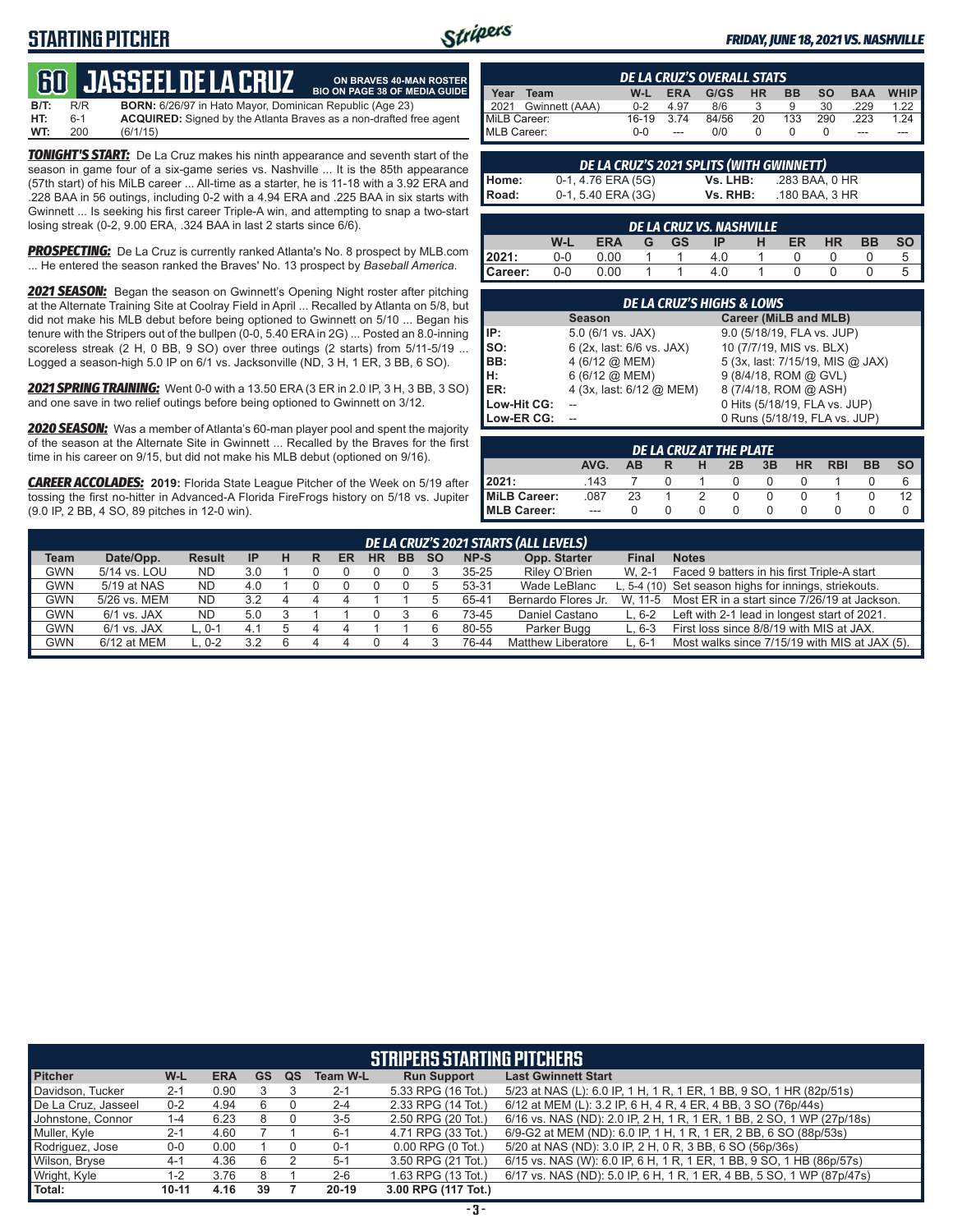## **BULLPEN**



| <b>RELIEF SUMMARY (CURRENT STRIPERS ONLY)</b> |         |            |    |           |                          |               |              |                                                                |                         |  |
|-----------------------------------------------|---------|------------|----|-----------|--------------------------|---------------|--------------|----------------------------------------------------------------|-------------------------|--|
| <b>Pitcher</b>                                | W-L     | <b>ERA</b> | G  | <b>GF</b> | <b>HLD</b>               | <b>SV/OPP</b> | <b>IR/RS</b> | <b>Last Gwinnett Relief Outing</b>                             | <b>Scoreless Streak</b> |  |
| Arano, Victor                                 | $0 - 1$ | 3.60       |    | 4         | 2                        | 1/3           | 0/0          | 6/17 vs. NAS (H): 1.0 IP, 0 H, 0 R, 0 BB, 3 SO (20p/12s)       | 1G (1.0 IP)             |  |
| Biddle, Jesse (L)                             | $0 - 1$ | 2.45       |    |           |                          | 0/1           | 2/0          | 6/17 vs. NAS (L): 1.1 IP, 3 H, 2 R, 1 ER, 1 BB, 2 SO (32p/18s) | -1G                     |  |
| Bradford, Chasen                              | $2 - 0$ | 2.33       | 12 |           | 2                        | 0/1           | 2/2          | 6/16 vs. NAS (W): 2.0 IP, 3 H, 1 R, 1 ER, 0 BB, 3 SO (30p/22s) | $-2G$                   |  |
| Burrows. Thomas (L)                           | $1 - 0$ | 4.50       | 10 |           | 3                        | 0/0           | 4/0          | 6/16 vs. NAS (H): 1.0 IP, 2 H, 1 R, 1 ER, 0 BB, 2 SO (22p/15s) | $-2G$                   |  |
| Chavez, Jesse                                 | $1 - 0$ | 2.50       | 12 | 8         |                          | 2/3           | 0/0          | 6/15 vs. NAS (S): 1.0 IP, 1 H, 0 R, 1 BB, 1 SO (18p/14s)       | 3G (4.0 IP)             |  |
| De La Cruz, Jasseel                           | $0 - 0$ | 5.40       | 2  |           |                          | 0/0           | 0/0          | 5/11 vs. LOU: 1.0 IP, 0 H, 0 R, 0 BB, 1 SO (9p/7s)             | 1G (1.0 IP)             |  |
| Flaa, Jay                                     | $0 - 1$ | 0.00       | 8  | 4         |                          | 0/0           | 2/0          | 6/17 vs. NAS: 1.2 IP, 1 H, 0 R, 0 BB, 3 SO (31p/20s)           | 1G (1.0 IP)             |  |
| Horacek, Mitch (L)                            | $1 - 1$ | 6.75       | 5  |           | $\overline{\phantom{a}}$ | 0/0           | 0/0          | 5/20 at NAS: L, 2.0 IP, 2 H, 2 R, 2 ER, 1 BB, 1 SO, 1 HR       | $-1G$                   |  |
| Johnstone, Connor                             | $0-0$   | 0.00       |    |           |                          | 0/0           | 5/3          | 5/18 at NAS: 1.1 IP, 0 H, 0 R, 0 BB, 1 SO (14p/11s)            | 2G (4.1 IP)             |  |
| Kelley, Trevor                                | $0 - 1$ | 2.53       | 10 | 6         |                          | 0/1           | 4/1          | 6/16 vs. NAS: 1.0 IP, 3 H, 0 R, 0 BB, 1 SO (23p/17s)           | 3G (3.0 IP)             |  |
| Lee, Dylan (L)                                | $1 - 0$ | 0.80       | 10 |           | 2                        | 0/0           | 2/0          | 6/15 vs. NAS (H): 1.0 IP, 1 H, 0 R, 0 BB, 0 SO (15p/11s)       | 2G (2.1 IP)             |  |
| Lopez, Yoan                                   | $1 - 1$ | 2.84       | 6  |           |                          | 0/1           | 2/2          | 6/15 vs. NAS (H): 1.0 IP, 1 H, 0 R, 1 BB, 1 SO, 1 WP (16p/8s)  | 1G (1.0 IP)             |  |
| Roark, Tanner                                 | $1 - 1$ | 3.45       |    |           |                          | 0/1           | 0/0          | 6/16 vs. NAS: 2.0 IP, 3 H, 0 R, 1 BB, 1 SO (41p/24s)           | 4G (9.0 IP)             |  |
| Tice, Ty                                      | $0-0$   | 2.70       | 3  |           |                          | 0/0           | 2/0          | 6/16 vs. NAS (H): 1.0 IP, 0 H, 0 R, 0 BB, 1 SO (10p/8s)        | 1G (1.0 IP)             |  |

|                                                                                                                  | <b>STRIPERS PITCHING BREAKDOWN</b> |  |                                                           |  |  |  |  |  |  |  |  |  |
|------------------------------------------------------------------------------------------------------------------|------------------------------------|--|-----------------------------------------------------------|--|--|--|--|--|--|--|--|--|
|                                                                                                                  | W-L                                |  | ERA IP R ER HR BB SO BAA                                  |  |  |  |  |  |  |  |  |  |
| <b>Starters:</b> 10-11 4.16 175.1 86 81 20 64 185 .252<br><b>Relievers:</b> 10-8 3.15 168.1 67 59 17 59 187 .224 |                                    |  |                                                           |  |  |  |  |  |  |  |  |  |
|                                                                                                                  |                                    |  |                                                           |  |  |  |  |  |  |  |  |  |
| Total: 20-19 3.67 343.2 153 140 37 123 372 .239                                                                  |                                    |  |                                                           |  |  |  |  |  |  |  |  |  |
|                                                                                                                  |                                    |  | Saves/Opp: 4/14 (28.6%) Holds: 16 IR/Scored: 28/8 (28.5%) |  |  |  |  |  |  |  |  |  |

|                                         | PITCHING BY MONTH |            |       |    |    |           |    |           |            |  |  |  |
|-----------------------------------------|-------------------|------------|-------|----|----|-----------|----|-----------|------------|--|--|--|
|                                         | W-L               | <b>ERA</b> | IP    | R  | ER | <b>HR</b> | ВB | <b>SO</b> | <b>BAA</b> |  |  |  |
| May:                                    | 14-10             | 3.50       | 211.0 | 90 | 82 | 28        | 65 | 240       | 222        |  |  |  |
| June:<br>July:<br>August:<br>September: | $6-9$             | 3.93       | 132.2 | 63 | 58 | 9         | 58 | 132       | 265        |  |  |  |

| SCORELESS INNINGS STREAKS (10-PLUS INNINGS) |         |                    |                       |  |  |  |  |  |  |  |
|---------------------------------------------|---------|--------------------|-----------------------|--|--|--|--|--|--|--|
| <b>Pitcher</b>                              | Length  | <b>Dates</b>       | <b>Stats</b>          |  |  |  |  |  |  |  |
| Bradford                                    | 16 0 IP | 5/7-6/13 (10G)     | 1-0, 6 H, 3 BB, 12 SO |  |  |  |  |  |  |  |
| Wright                                      | 12.0 IP | $5/25 - 6/5$ (3GS) | 1-0, 11 H, 3 BB, 8 SO |  |  |  |  |  |  |  |

### **VICTOR ARANO - RHP - #54**

- **• 2021 with GWN: 5/14 vs. LOU:** Locked down GWN's first save of 2021 (1.0 IP, 1 H). **• 2021 with ATL:** Recalled on 5/8, but did not pitch ... Optioned on 5/10 ... DFA'd and outrighted to Gwinnett on 6/6.
- **• Spring Training:** 0-1, 34.71 ERA, .538 BAA, 1 SV in 3G with Atlanta.
- **• 2020:** Was a member of Philadelphia's 60-man player pool, but spent the entire year at the Alternate Site in Lehigh Valley ... DFA'd by the Phillies on 1/18.
- **• 2019:** Limited to just 6G with Triple-A Lehigh Valley (2-0, 0.00 ERA in 3G) and Philadelphia (1-0, 3.86 ERA in 3G) ... Was on injured list from 4/20-end of season (right elbow inflammation).
- **• Acquired:** Claimed off waivers from Philadelphia (1/22/21) ... Originally signed by the Los Angeles Dodgers as a non-drafted free agent (4/4/13).
- **• MLB Career:** 3-2, 2.65 ERA, .224 BAA, 3 SV in 73G with Philadelphia (2017-19).

### **JESSE BIDDLE - LHP - #48**

#### **• 2021 with GWN: Has not allowed a run in 5 of 6G (1 ER in 6.0 IP)**.

- **• 2021 with ATL:** Had his contract selected on 4/17, pitched in 8G with the Braves (0-0, 8.44 ERA, 10 ER in 10.2 IP) ... DFA'd on 5/17, outrighted to Gwinnett on 5/19.
- **• Spring Training:** 0-0, 3.00 ERA, .257 BAA, 2 SV in 9G with Cincinnati ... Released on 3/26 after re-signing as MiLB FA on 12/11/20.
- **• 2020:** Opened the year at Cincinnati's Alternate Training Site ... Contract selected on 8/25 (0-0, 0.00 ERA, 0 ER in 0.2 IP in 1G) ... Placed on 10-day injured list on 8/29 (left shoulder impingement) and missed the remainder of the year.
- **• Acquired:** MiLB FA (4/2/21) ... Originally Philadelphia's 1st-round pick (27th overall) in 2010 out of Germantown Friends High School (Philadelphia, PA).
- **• MLB Career:** 6-2, 5.07 ERA, .261 BAA, 1 SV in 99G with ATL (2018-19, 2021), SEA (2019), TEX (2019), CIN (2020).

## **CHASEN BRADFORD - RHP - #28**

- **• 2021 with GWN: 5/7-6/13:** Posted a team-best 16.0-inning scoreless streak over 10G (6 H, 3 BB, 12 SO) ... **5/15 vs. LOU:** Earned first win (2.0 IP, 1 H, 0 R, 2 SO).
- **• Spring Training:** Did not pitch in Atlanta's MLB camp. **• 2020:** Re-signed by Seattle to an MiLB deal on 1/15, but was not included on the
- Mariners' 60-man player pool ... Did not play. **• 2019:** Split time between Seattle (0-0, 4.86 ERA, 1 SV in 12G) and Triple-A Tacoma
- (0-0, 6.75 ERA, 1 SV in 5G).
- **• Acquired:** MiLB FA (3/15/21) ... Originally the New York Mets' 35th round pick in 2011 out of the University of Central Florida.
- **• MLB Career:** 7-0, 3.89 ERA, .253 BAA, 1 SV in 86G with NYM, SEA (2017-19).

## **THOMAS BURROWS - LHP - #49**

- **• 2021 with GWN: 5/26 vs. MEM:** Earned his first win (1.0 IP, 0 H, 0 R, 2 SO).
- **• MLB.com Prospect Rankings:** #21 (Braves Top 30).
- **• Spring Training:** 0-1, 6.75 ERA, .222 BAA, 0 SV in 4G with Atlanta.
- **• 2020:** Was an NRI to Spring Training, but not included on 60-man player pool. **• 2019:** Went 2-4 with a 4.42 ERA, .221 BAA, and 7 saves (7-for-9) in 43G between
- Double-A Mississippi and Gwinnett ... Stranded 16 of 17 inherited runners with the Stripers (94.1%) ... Won Atlanta's Bill Lucas Award for community service.
- **• Acquired:** Via trade with Seattle (1/11/17) ... Originally the Mariners' 4th-round pick in 2016 out of the University of Alabama.

### **JESSE CHAVEZ - RHP - #40**

- **• 2021 with GWN:** I**n last 3G since 6/9, has 2 SV (2-for-2) and a 0.00 ERA (4.0 IP, 2 H, 2 BB, 6 SO)** ... **5/25 vs. MEM:** Earned first win despite a blown save (2.0 IP, 2 H, 1 ER, 1 BB, 4 SO in 2-1 walk-off win).
- **• Spring Training:** 0-0, 14.54 ERA, .429 BAA, 0 SV in 5G with the Los Angeles Angels ... Released on 3/25.
- **• 2020:** Logged 18G with Texas, going 0-0 with a 6.88 ERA and .303 BAA.
- **• 2019:** In 48G (9 starts) with Texas, went 3-5 with a 4.85 ERA, .267 BAA, and 1 save. **• Acquired:** MiLB FA (4/17/21) ... Originally Texas's 42nd round pick in 2002 out of
- Riverside Community College (Riverside, CA). **• MLB Career:** 41-58, 4.52 ERA, .266 BAA, 8 SV in 481G with PIT, ATL, KC, TOR, OAK, LAD, LAA, TEX, CHC (2008-20) ... Made his lone MLB Postseason appearance with the Cubs in 2018 NL Wild Card Game (1.0 IP, 1 H, 0 R, 0 SO).

## **JAY FLAA - RHP - #45**

- **• 2021 with GWN: Has not allowed an ER over 8G (1 R in 8.0 IP, 6 H, 5 BB, 14 SO)**.
- **• 2021 with ATL:** From 5/23-5/30, went 0-0 with a 27.00 ERA (4 ER in 1.1 IP) in 1G.
- **• 2021 with BAL:** Contract selected by Baltimore on 4/26 and made his MLB debut on 4/27 vs. the NY Yankees (1.1 IP, 2 BB, 1 SO, struck out Aaron Judge) ... Optioned on 4/28, appeared in 1G with Triple-A Norfolk (0-0, 16.20) ... DFA'd on 5/8.
- **• Spring Training:** 0-0, 3.38 ERA, .200 BAA, 0 SV in 3G with Baltimore.
- **• 2020:** Was not on Baltimore's 60-man player pool, did not play.
- **• 2019:** Went 2-5 with a 4.69 ERA, .256 BAA, and 5 SV in 40G (3 starts) between Double-A Bowie and Norfolk (2-3, 5.24 ERA, 4 SV in 29G during Triple-A debut).
- **• Acquired:** Claimed off waivers from Baltimore (5/11/21) ... Originally the Orioles' 6th-round pick in 2015 out of North Dakota State University (Fargo, ND).
- **• MLB Career:** 0-0, 13.50 ERA, .300 BAA in 2G with Baltimore, Atlanta (2021).

#### **MITCH HORACEK - LHP - #59**

- **• 2020 with GWN: 5/14 vs. LOU:** Earned his first win as a Striper (1.0 IP, 1 H, 0 R) ... Was on the Development List from 5/25-5/30 and 6/2-6/15.
- **• Spring Training:** Did not pitch in Atlanta's MLB camp.
- **• 2020:** Signed with Minnesota, but was not on the Twins' 60-man player pool.
- **• 2019:** Pitched for both Double-A Hartford (4-0, 2.48 ERA in 34G) and Triple-A Albuquerque (1-1, 18.75 ERA in 12G) in the Colorado Rockies organization.
- **• Acquired:** MiLB FA (3/25/21) ... Originally Baltimore's 9th-round pick in 2013 out of Dartmouth College (Hanover, NH).

#### **TREVOR KELLEY - RHP - #43**

- **• 2021 with GWN: 5/12-5/23:** Did not allow a run over 3.2 IP in his first 4G.
- **• Spring Training:** Did not pitch in Chicago Cubs' MLB camp ... Released on 4/23. **• 2020:** Pitched in 4G with Philadelphia, going 0-0 with a 10.80 ERA ... Outrighted on 8/14 and spent the rest of the season at the Phillies Alternate Site.
- **• 2019:** In 52G with Triple-A Pawtucket, went 5-5 with a 1.79 ERA, .216 BAA, and 12 SV ... Was an International League Midseason and Postseason All-Star and a *Baseball America* Triple-A All-Star ... Led IL in appearances and was T-1st in saves
- ... Made MLB debut on 7/2 at Toronto and logged 10G with Boston (0-3, 8.64 ERA). **• Acquired:** MiLB FA (4/28/21) ... Originally Boston's 36th-round pick in 2015 out of the University of North Carolina at Chapel Hill.
- **• MLB Career:** 0-3, 9.26 ERA, .347 BAA, 0 SV in 14G with BOS (2019), PHI (2020).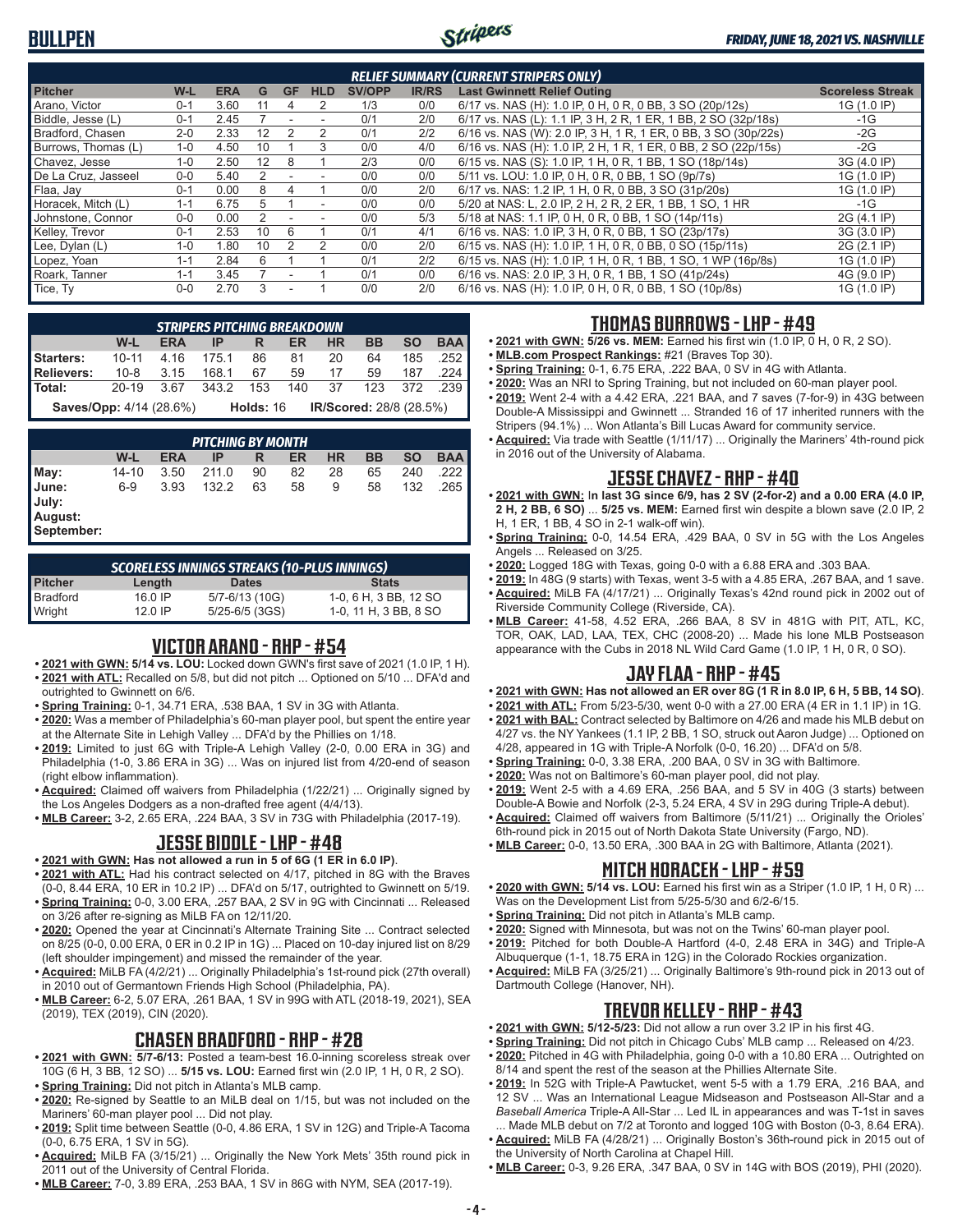## **BULLPEN**

#### **DYLAN LEE - LHP - #58**

- **• 2021 with GWN: 5/4 at CLT:** Earned the win in his Stripers' debut (2.0 IP, 1 H, 1 R, 0 ER, 0 BB, 3 SO in 10-9 win in 12 innings) ... **6/11 at MEM:** Recorded his first pro hit, a double (1-for-2, R).
- **• Spring Training:** 0-0, 0.00 ERA, 0 SV in 2G with Miami ... Released on 3/29.
- **• 2020:** Was a non-roster invite to Marlins Spring Training, but was not on Miami's 60-man player pool ... Did not play.
- **• 2019:** Logged 45G between Double-A Jacksonville (0-3, 1.91 ERA, .176 BAA, 13 SV in 32G) and Triple-A New Orleans (1-3, 4.71 ERA, .329 BAA, 0 SV in 13G).
- **• Acquired:** MiLB FA (4/15/21) ... Originally Miami's 10th-round pick in 2016 out of Cal State Fresno (Fresno, CA).

### **YOAN LOPEZ - RHP - #55**

- **• 2021 with GWN: 6/9-G2 at MEM:** Earned his first win with the Stripers (1.0 IP, 1 H, 0 R, 0 SO in 3-1 victory in 8 innings).
- **• 2021 with ARI:** Began the season on Arizona's Opening Day roster ... In 2 stints, went 0-0 with a 6.57 ERA (9 ER in 12.1 IP) and 0 SV (0-for-3) in 13G ... DFA'd on 5/20, traded to Atlanta on 5/22 and optioned to Gwinnett.
- **• Spring Training:** 1-0, 4.91 ERA, .214 BAA, 0 SV in 8G with Arizona.
- **• 2020:** In 20G with Arizona, went 0-1 with a 5.95 ERA, .269 BAA, and 2 holds.
- **• 2019:** Set MLB career highs in G (70) and holds (21), going 2-7 with a 3.41 ERA, .232 BAA, and 1 SV (1-for-4) with the D-backs.
- **• Acquired:** Via trade with Arizona in exchange for CF Deivi Estrada (5/22/21) ... Originally signed by the D-backs as a NDFA out of Cuba (1/16/15).
- **• MLB Career:** 2-8, 4.25 ERA, .252 BAA, 1 SV in 113G with Arizona (2018-21)

### **TANNER ROARK - RHP - #57**

- **• 2021 with GWN: Has 9.0 scoreless IP over his last 4G since 6/4 (7 H, 3 BB, 6 SO, .219 BAA)** ... **5/23 at NAS:** Struck out 3 over 1.0 IP in his Stripers debut ... **6/10 at MEM:** Tossed 2.0 innings in relief (1 H, 0 R, 1 BB, 1 SO) for first Gwinnett win.
- **• 2021 with TOR:** Was on Toronto's Opening Day roster, went 0-1 with a 6.43 ERA in 3G (1 start) ... Released by the Blue Jays on 5/3.
- **• Spring Training:** 2-1, 8.44 ERA, .295 BAA in 4 starts with Toronto.
- **• 2020:** Made 11 starts with the Blue Jays, going 2-3 with a 6.80 ERA and .309 BAA.
- **• 2019:** Went 10-10 with a 4.35 ERA and .275 BAA in 31 starts with CIN and OAK. **• Acquired:** MiLB FA (5/10/21) ... Originally Texas's 25th-round pick in 2008 out of
- the University of Illinois at Urbana-Champaign.
- **• MLB Career:** 76-68, 3.85 ERA, .254 BAA, 1 SV in 227G (184 starts) with WSH, CIN, OAK, TOR (2013-21) ... Pitched in 2014 and 2016 Postseasons with Nationals (0-1, 3.86 ERA in 3G, 1 start).

### **TY TICE - RHP - #53**

- **• 2021 with GWN: 6/10 at MEM:** Threw 1.0 scoreless IP (0 H, 0 BB, 1 SO) in his Stripers debut, combining with 5 pitchers on a 2-hit shutout.
- **• 2021 with TOR:** Recalled from the Alternate Training Site 3 times (4/9, 4/24, 5/22), went 0-0 with a 5.14 ERA (4 ER in 7.0 IP) in 4G during his MLB debut ... Also pitched once for Triple-A Buffalo (0 ER in 1.0 IP) ... DFA'd on 5/30.
- **• Spring Training:** 1-0, 9.00 ERA, .273 BAA, 0 SV in 6G with Toronto.
- **• 2020:** Spent the entire year at the Blue Jays' Alternate Training Site ... Did not reach the Majors ... Had his contract selected by Toronto on 11/20.
- **• 2019:** Between Double-A New Hampshire and Triple-A Buffalo, went 3-4 with a 2.34 ERA, .196 BAA, and 8 saves (8-for-12) in 46 relief appearances.
- **• Acquired:** Via trade from Toronto in exchange for cash (6/4/21) ... Originally the Blue Jays' 16th-round pick in 2017 out of Central Arkansas.
- **• MLB Career:** 0-0, 5.14 ERA, .310 BAA in 4G with Toronto (2021).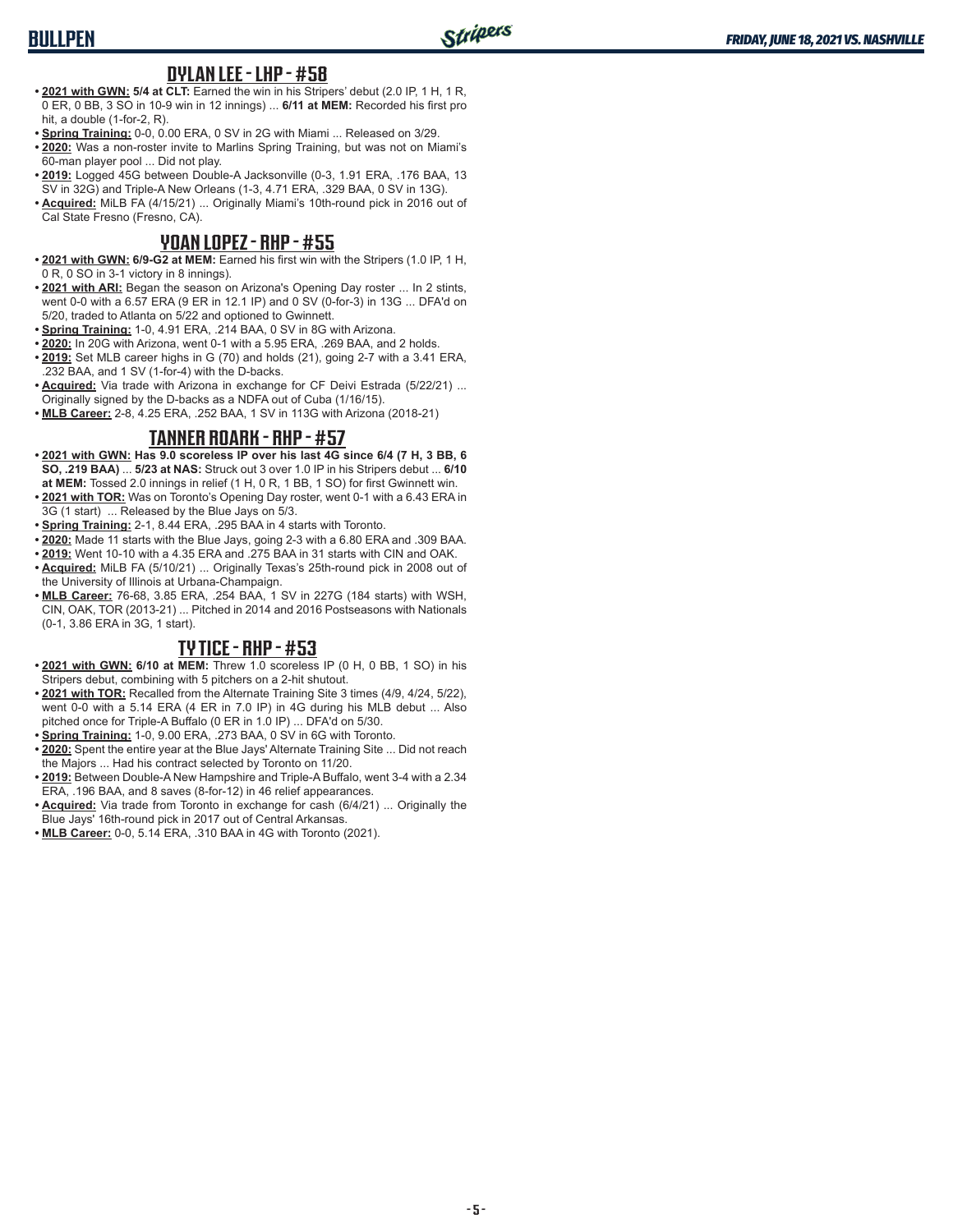#### Stripers **OFFENSE** *FRIDAY, JUNE 18, 2021 VS. NASHVILLE TOTAL:* .249, 50 HR, .772 OPS *RISP:* .261, 13 HR, .790 OPS *RUNS/INNING: 1 2 3 4 5 6 7 8 9 X TOT Vs. LHP:* .256, 25 HR, .803 OPS *RISP/2O:* .212, 5 HR, .673 OPS **Stripers:** 35 25 14 16 23 19 24 31 17 8 212 *Vs. RHP:* .244, 25 HR, .749 OPS *LOADED:* .273, 2 HR, .823 OPS **Opponents:** 17 22 15 23 9 19 17 16 6 9 153

| <b>BATTER'S BOX (CURRENT STRIPERS ONLY)</b> |                                     |              |                          |                              |  |
|---------------------------------------------|-------------------------------------|--------------|--------------------------|------------------------------|--|
| <b>Player</b>                               | <b>Season with GWN</b>              | 6/17 vs. NAS | <b>Active Hit Streak</b> | <b>Series vs. NAS</b>        |  |
| Arcia, Orlando                              | .312, 10 HR, 23 RBI, 4 SB, .936 OPS | 1-3, SF, RBI | 1G (Since 6/17)          | .200 (2-10), RBI             |  |
| Camargo, Johan                              | .303, 4 HR, 14 RBI, 0 SB, .900 OPS  | $0 - 4$      | -1G                      | .167 (2-12), 2B, 3B, 2R, RBI |  |
| Casteel, Ryan                               | .283, 2 HR, 11 RBI, 0 SB, .853 OPS  | PH, 0-1      | -7G                      | $.000(0-1)$                  |  |
| Ervin, Phillip                              | .195. 3 HR. 14 RBI. 7 SB. .670 OPS  | $0 - 3$      | $-1G$                    | .222 (2-9), HR, R, 2 RBI     |  |
| Goins, Ryan                                 | .243. 1 HR. 11 RBI. 0 SB. .683 OPS  | $0-2.$ BB    | -2G                      | $.125(1-8)$ . R              |  |
| Gore, Terrance                              | .308. 0 HR. 0 RBI. 9 SB. .822 OPS   | PR, 0-0, SB  | 1G (Since 6/13)          | $.000(0-0)$ , SB             |  |
| Kazmar Jr., Sean                            | .211, 4 HR, 14 RBI, 1 SB, .702 OPS  | <b>DNP</b>   | $-2G$                    | $.000(0-2)$                  |  |
| Kipnis, Jason                               | .250, 2 HR, 7 RBI, 0 SB, .736 OPS   | $0 - 1$      | $-1G$                    | .222 (2-9), HR, 2 R, 2 RBI   |  |
| Lucroy, Jonathan                            | .226, 2 HR, 14 RBI, 0 SB, .684 OPS  | <b>DNP</b>   | $-1G$                    | $.167(1-6), 2R, RBI$         |  |
| Morales, Jonathan                           | .093, 1 HR, 6 RBI, 0 SB, .277 OPS   | 0-2, SF, RBI | -6G                      | $.000(0-2)$ , RBI            |  |
| Pache, Cristian                             | .294. 2 HR. 6 RBI. 0 SB. .940 OPS   | 1-4, 2B, R   | 2G (Since 6/16)          | $.200$ (2-10), 2B, 3R        |  |
| Sanchez, Yolmer                             | .176. 1 HR. 10 RBI. 3 SB. .563 OPS  | $1 - 3$      | 2G (Since 6/16)          | $.333(2-6)$ , HR, R, 3 RBI   |  |
| Snider, Travis                              | .149, 1 HR, 2 RBI, 0 SB, .620 OPS   | $1-3, 2B, R$ | 1G (Since 6/17)          | $.167(1-6), 2B, R$           |  |
| Waters, Drew                                | .279. 3 HR. 10 RBI. 8 SB. .789 OPS  | DNP          | 4G (Since 6/6)           | ---                          |  |

|                |                          |                |                          |                          |                          |                |                | <b>HOME RUNS</b>       |                                                 |                | <b>MULTI-GAMES</b>       |           |
|----------------|--------------------------|----------------|--------------------------|--------------------------|--------------------------|----------------|----------------|------------------------|-------------------------------------------------|----------------|--------------------------|-----------|
| Player         | 1R                       | 2R             | 3R                       | <b>GS</b>                | Tot.                     |                |                | Off LH Off RH Team W-L | Last HR with Gwinnett (Regular Season)          | <b>Hit</b>     | <b>RBI</b>               | <b>HR</b> |
| Almonte        |                          |                |                          |                          | 3                        |                |                | $3-0$                  | 5/30/21 vs. MEM, 1R (RH Connor Jones)           | 8              | 5                        |           |
| Arcia          | $\overline{ }$           | 3              |                          |                          | 10                       | 6              | 4              | $5-3$                  | 6/13/21 at MEM, 2R (LH Bernardo Flores Jr.)     | 14             | $\overline{7}$           |           |
| <b>Brugman</b> |                          |                |                          |                          |                          |                |                | $0 - 0$                |                                                 |                |                          |           |
| Camargo        | 2                        |                |                          |                          | 4                        | Δ              |                | $2 - 1$                | 6/10/21 at MEM, 2R (RH Thomas Parsons)          | 9              | 3                        |           |
| Casteel        | $\overline{\phantom{0}}$ | $\overline{2}$ | $\sim$                   | $\sim$                   | 2                        |                | $\overline{A}$ | $1 - 1$                | 6/3/21 vs. JAX, 2R/PH (LH Rob Zastryzny)        | 4              | 4                        |           |
| Demeritte      | 4                        | 2              |                          |                          | 6                        | 4              | $\overline{2}$ | $5 - 1$                | 5/30/21 vs. MEM, 1R (LH Bernardo Flores Jr.)    |                | 4                        |           |
| Ervin          |                          |                | 4                        |                          | 3                        | $\overline{2}$ |                | $2 - 1$                | 6/16/21 vs. NAS, 1R (RH Thomas Jankins)         |                | 3                        |           |
| Goins          |                          |                |                          |                          |                          |                |                | $1 - 0$                | 5/4/21 at CLT, 1R (LH Kyle Kubat)               | $\overline{7}$ | 3                        |           |
| Gore           |                          | ۰              | $\overline{\phantom{a}}$ |                          | $\overline{\phantom{a}}$ |                |                | $0 - 0$                |                                                 | $\overline{2}$ | $\overline{\phantom{a}}$ |           |
| Heredia        |                          |                |                          |                          | ۰                        |                |                | $0 - 0$                |                                                 |                |                          |           |
| Inciarte       |                          |                |                          |                          |                          |                |                | $0 - 0$                |                                                 |                |                          |           |
| Jackson        | $\overline{2}$           |                |                          |                          | 5                        | 4              |                | $3-0$                  | 6/9/21-G1 at MEM, 3R (LH Zack Thompson)         | $\overline{2}$ | 4                        |           |
| Kazmar Jr.     | $\overline{2}$           |                |                          |                          | 4                        |                | 3              | $1 - 3$                | 6/6/21 vs. JAX, 1R (RH Parker Bugg)             | $\overline{2}$ | 3                        |           |
| Kipnis         | $\overline{\phantom{0}}$ |                |                          | $\overline{\phantom{a}}$ | $\overline{2}$           |                | $\overline{2}$ | $2 - 0$                | 6/16/21 vs. NAS, 2R (RH Thomas Jankins)         | 4              | 3                        | ۰         |
| Lucrov         |                          | ۰              |                          |                          | $\overline{2}$           |                | 2              | $1 - 1$                | 6/10/21 at MEM, 3R (RH Grant Black)             | 3              | 3                        |           |
| Martinez       |                          |                |                          |                          |                          |                |                | $0 - 0$                |                                                 | $\overline{2}$ |                          |           |
| <b>Morales</b> |                          |                |                          |                          |                          |                |                | $1 - 0$                | 5/7/21 at CLT, 3R (RH Joe De Carlo)             |                |                          |           |
| Pache          |                          |                |                          |                          | $\overline{2}$           |                |                | $1 - 0$                | 6/10/21 at MEM, 2R (LH Tyler Webb), 2nd of Game | $\overline{2}$ | $\overline{2}$           |           |
| Sanchez        |                          |                |                          |                          |                          |                |                | $1 - 0$                | 6/16/21 vs. NAS, 3R (RH Miguel Sanchez)         | $\overline{2}$ | $\overline{2}$           |           |
| Snider         |                          |                |                          |                          |                          |                |                | $1 - 0$                | 5/7/21 at CLT, 1R (RH Felix Paulino)            |                | $\overline{\phantom{a}}$ |           |
| Unroe          |                          |                | $\overline{\phantom{0}}$ | ۰                        | ٠                        |                |                | $0 - 0$                | 7/19/19 vs. ROC, 1R (RH Drew Hutchison)         |                | ۰                        |           |
| Waters         | 2                        |                |                          |                          | 3                        | $\overline{2}$ |                | $0 - 2$                | 5/19/21 at NAS, 1R/Leadoff (LH Wade LeBlanc)    | 9              | $\overline{2}$           |           |
| Total:         | 26                       | 14             | 8                        | $\overline{2}$           | 50                       |                |                |                        |                                                 |                |                          |           |

**Back-to-Back Homers (1x):** Almonte (GS) / Snider, 5/7 at CLT (1st Inning)

**Back-to-Back-to-Back Homers (1x):** Arcia (2R) / Camargo / Demeritte, 5/8 at CLT (6th Inning)

**Pinch Hit Homers (2x):** Demeritte, 5/12 vs. LOU (7th Inning) Casteel, 6/3 vs. JAX (7th Inning)

**Leadoff (Game) Homers (1x):** Waters, 5/19 at NAS

**Walk-Off Homers (1x):** Arcia (Solo), 5/16 vs. LOU (9th Inning)

|               |       |           | <b>PINCH HITTERS</b> |                |             |                |            |
|---------------|-------|-----------|----------------------|----------------|-------------|----------------|------------|
| <b>Player</b> | AVG.  | <b>AB</b> | н                    | 2B             | 3B          | <b>HR</b>      | <b>RBI</b> |
| Almonte       | 1.000 |           |                      | $\Omega$       | 0           | 0              | 2          |
| Arcia         | ---   | $\Omega$  | $\Omega$             | $\Omega$       | $\mathbf 0$ | $\Omega$       | $\Omega$   |
| Casteel       | .176  | 17        | 3                    |                | $\mathbf 0$ |                | 4          |
| Demeritte     | .400  | 5         | $\overline{2}$       | 4              | $\mathbf 0$ | 1              |            |
| Ervin         | .500  | 3         | 1                    | $\Omega$       | $\Omega$    | $\Omega$       |            |
| Goins         | .000  | 1         | $\Omega$             | $\Omega$       | $\Omega$    | 0              | $\Omega$   |
| Gore          | .333  | 3         | 1                    | $\Omega$       | $\mathbf 0$ | 0              | $\Omega$   |
| Kazmar Jr.    | .000  | 5         | $\Omega$             | $\Omega$       | $\Omega$    | $\Omega$       | $\Omega$   |
| Lucrov        | .000  | 3         | $\Omega$             | $\Omega$       | $\Omega$    | $\Omega$       | $\Omega$   |
| Morales       | .000  | 1         | $\Omega$             | $\Omega$       | $\Omega$    | $\Omega$       | $\Omega$   |
| Pache         | ---   | $\Omega$  | $\Omega$             | $\Omega$       | $\Omega$    | $\Omega$       | $\Omega$   |
| Sanchez       | .000  | 6         | $\Omega$             | $\Omega$       | $\Omega$    | 0              | $\Omega$   |
| Snider        | .000  | 10        | $\Omega$             | $\Omega$       | $\Omega$    | 0              | $\Omega$   |
| Unroe         | .000  | 4         | $\Omega$             | $\Omega$       | $\Omega$    | $\Omega$       | $\Omega$   |
| Totals:       | .136  | 59        | 8                    | $\overline{2}$ | $\bf{0}$    | $\overline{2}$ | 8          |

|            |               | <b>HITTING STREAKS (10-PLUS GAMES)</b> |                                        |  |  |  |  |
|------------|---------------|----------------------------------------|----------------------------------------|--|--|--|--|
|            | <b>Player</b> | Length/Dates                           | <b>Stats</b>                           |  |  |  |  |
|            | Arcia         | 13G (5/4-5/18)                         | .393 (22-56), 4 2B, 7 HR, 17 R, 12 RBI |  |  |  |  |
| <b>OPS</b> |               |                                        |                                        |  |  |  |  |
| 811        |               |                                        |                                        |  |  |  |  |

|                                         |            |    |    |    |           | <b>STRIPERS BATTING BY MONTH</b> |    |            |            |            |
|-----------------------------------------|------------|----|----|----|-----------|----------------------------------|----|------------|------------|------------|
|                                         | <b>AVG</b> | G  | 2B | 3B | <b>HR</b> | <b>RBI</b>                       | SΒ | <b>OBP</b> | <b>SLG</b> | <b>OPS</b> |
| May:                                    | .254       | 24 | 43 | 2  | 36        | 138                              | 24 | .366       | .445       | .811       |
| June:<br>July:<br>August:<br>September: | .241       | 15 | 24 | 2  | 14        | 59                               | 14 | .321       | .384       | .705       |

| <b>ON-BASE STREAKS (10-PLUS GAMES)</b> |                   |                               |  |  |  |
|----------------------------------------|-------------------|-------------------------------|--|--|--|
| <b>Player</b>                          | Length/Dates      | <b>Stats</b>                  |  |  |  |
| Arcia                                  | 13G (5/4-5/18)    | .393 (22-56), 8 BB, .462 OBP  |  |  |  |
| Arcia                                  | 11G (6/5-Current) | .317 (13-41), 4 BB, .370 OBP  |  |  |  |
| Camargo                                | 10G (5/4-5/23)    | .333 (12-36), 12 BB, .500 OBP |  |  |  |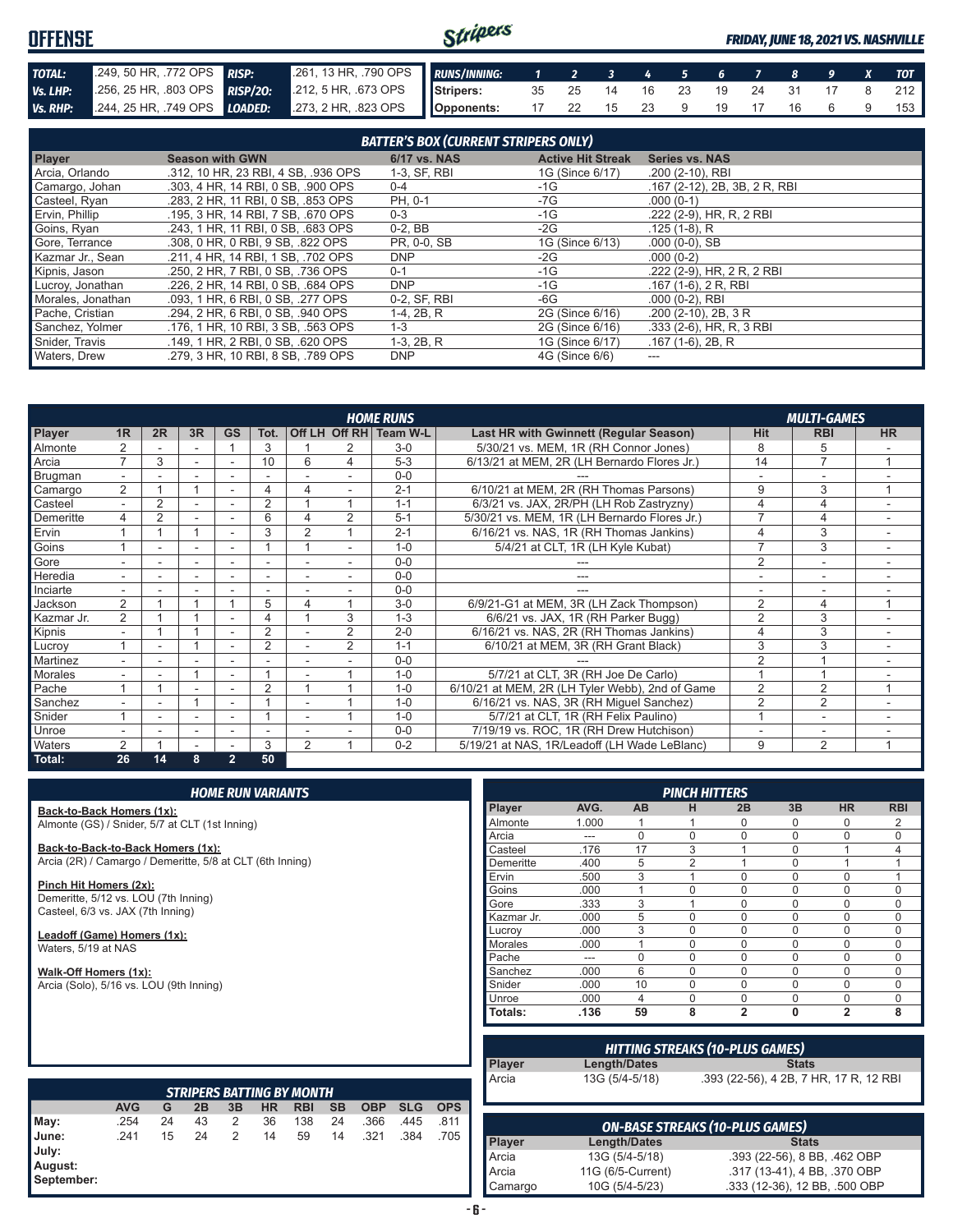### **ORLANDO ARCIA - SS - #13**

- **• Leaderboard:** Entering 6/18, leads Triple-A Baseball in R (34) and H (T-1st, 49) ... Also ranks among Triple-A East top 10 in TB (2nd, 88), HR (T-4th, 10), XBH (T-4th, 19), AVG (6th, .312), OPS (9th, .936), and 2B (T-10th, 9).
- **• 2021 with GWN: Riding an 11G on-base streak since 6/5, batting .317 (13-for-41, 2 2B, 2 HR, 7 R, 5 RBI, 4 BB, 1 SB, .882 OPS)** ... **5/4-5/18:** Hit safely in each of his first 13G (.393, 7 HR, 17 R, 12 RBI, 2 SB, 1.301 OPS) ... **5/9 at CLT:** Tied GWN's single-game homer record with 3 solo blasts (3-for-4, 4 R, 4 RBI) ... **5/15 vs. LOU:** Launched game-winning solo HR (#6) in 8th ... **5/16 vs. LOU:** Blasted walk-off solo HR (#7) in 9th ... **6/10 at MEM:** Set season high with 4 hits (4-for-5, 2B, 2 R).
- **• 2021 with MIL:** Was on Milwaukee's Opening Day roster and batted .091 (1-for-11, 1 RBI) in 4G before being traded to Atlanta on 4/6 (sent to Alternate Training Site).
- **• Spring Training:** .191, 4 2B, 4 R, 6 RBI, .517 OPS in 19G with Milwaukee. **• 2020:** Spent 59 games with the Brewers, batting .260 (10 2B, 1 3B, 5 HR, 22 R, 20
- RBI, 2 SB) ... Played in 2 Postseason games (.143, 1-for-7, 1 HR, 2 RBI). **• Acquired:** Via trade with Milwaukee in exchange for RHP Chad Sobotka and RHP
- Patrick Weigel (4/6/21) ... Originally signed by Milwaukee as a NDFA (10/22/10).
- **• MLB Career:** .244, 69 2B, 7 3B, 42 HR, 180 RBI, 39 SB in 542G with Milwaukee (2016-21) ... Played in the Postseason from 2018-20 (.295, 4 HR, 6 RBI in 13G).

## **JOHAN CAMARGO - INF - #17**

- **• Leaderboard:** Entering 6/18, ranks among Triple-A East top 10 in OBP (6th, .405) and AVG (10th, .303).
- **• 2021 with GWN: Has 5 multi-hit efforts in his last 7G since 6/10, batting .414 (12-for-29, 2 2B, 1 3B, 1 HR, 5 R, 4 RBI, 1.089 OPS)** ... **5/4-5/22:** Hit safely in each of his first 9G (.364, 2 2B, 3 HR, 13 R, 8 RBI) ... **5/8 at CLT:** Notched his first career multi-homer game (2-for-4, 2 HR, 2 RBI) ... **6/5 vs. JAX:** Started 5-4-3 triple play, Gwinnett's first since 5/28/19 at TOL ... **6/10 at MEM:** Homered for first time since 5/8 (2-run, #4) in 4-for-5, 2-RBI effort.
- **• Gwinnett Career:** Has hits in 60 of 81G since 2017, batting .332 (106-for-319, 22 2B, 2 3B, 13 HR, 56 R, 56 RBI, 1 SB, .934 OPS).
- **• 2021 with ATL:** In 5 stints with the Braves, batting .000 (0-for-15, 1 R) in 14G.
- **• Spring Training:** .186, 2 2B, 1 HR, 4 R, 3 RBI in 18G with Atlanta.
- **• 2020:** Made Braves' Opening Day roster and batted .200 (8 2B, 4 HR, 16 R, 9 RBI) in 35G ... Added to the NLCS roster in place of injured Adam Duvall prior to Game 2 and played in 4G (.250, 2-for-8, 1 2B, 1 RBI).
- **• Acquired:** NDFA (7/2/10) out of Panama City, Panama.
- **• MLB Career:** .258, 68 2B, 4 3B, 34 HR, 144 RBI, 2 SB in 360G with Atlanta (2017- 21) ... Played in 2018 and 2020 Postseasons (.087, 1 2B, 1 RBI in 8G).

## **RYAN CASTEEL - 1B/C - #9**

- **• 2021 with GWN: 5/15-5/18:** Had 6 RBI in 3G span, including 5/15 vs. LOU (1-for-2, GW 3-run double, 3 RBI) and 5/16 vs. LOU (1-for-3, HR, 2 RBI) ... **6/2 vs. JAX:** Notched a pinch-hit 2-run double ... **6/3 vs. JAX:** Hit a pinch-hit 2-run HR (#2).
- **• Spring Training:** Did not play in Atlanta's MLB camp.
- **• 2020:** Was not on the Braves' 60-man player pool ... Did not play.
- **• 2019:** Played 118G with Double-A Mississippi, batting .263 (21 2B, 2 3B, 21 HR, 73 RBI, .811 OPS) ... Ranked 2nd in the Southern League in homers and RBI, 3rd in slugging (.477) ... Was his 2nd career 20-homer season (hit 22 in 2013).
- **• Acquired:** MiLB FA (3/14/21) ... Originally Colorado's 17th-round pick in 2010 out of Cleveland State Community College (Cleveland, TN).

## **PHILLIP ERVIN - OF - #18**

- **• Leaderboard:** Entering 6/18, ranks among Triple-A East top 10 in BB (T-7th, 21).
- **• 2021 with GWN: 6/2 vs. JAX:** Hit a decisive 3-run HR (#1) and tallied a seasonhigh 4 RBI (1-for-4, R) ... **6/13 at MEM:** Belted a game-tying 2-run HR (#2) with 2 outs in the 9th of an eventual 7-6 loss (1-for-3, 1 R, 2 RBI).
- **• Spring Training:** .276, 0 HR, 2 RBI, 1 SB, .647 OPS in 18G with Atlanta ... DFA'd on 3/28, outrighted to the Alternate Training Site on 4/3.
- **• 2020:** Between Cincinnati and Seattle, hit .149 with 3 2B, 4 RBI, 1 SB in 37G ... DFA'd by the Reds (8/28), Mariners (12/16), and Chicago Cubs (2/20/21).
- **• Acquired:** Off waivers from the Chicago Cubs (2/22/21) ... Originally Cincinnati's 1st-round pick (27th overall) in 2013 out of Samford University (Homewood, AL).
- **• MLB Career:** .247, 26 2B, 8 3B, 17 HR, 68 RBI, 15 SB in 237G with CIN, SEA (2017-20) ... Talled 7 of his 8 career triples in 2019 (ranked 7th in NL).

### **RYAN GOINS - INF - #8**

- **• 2021 with GWN: 5/4 at CLT:** Hit Gwinnett's first homer of the season (opposite field, solo) ... **5/12 vs. LOU:** Set season highs for hits (3-for-4) and RBI (3) ... **5/27- 6/9:** Posted a 7G hitting streak (.375, 9-for-24, 2 2B, 3 R, 2 RBI).
- **• Triple-A Career:** Has played for BUF (2013-16), LHV (2018), CLT (2019), and GWN (2021) ... Was teammates with MGR Matt Tuiasosopo in 2014 with the Bisons.
- **• Spring Training:** .391, 2 2B, 0 HR, 5 RBI, 0 SB, .960 OPS in 16G with Atlanta.
- **• 2020:** Played in 14G with the Chicago White Sox, batting .000 (0-for-9, 4 R) ...
- Spent most of the year at the Alternate Training Site in Schaumburg, IL. **• Acquired:** MiLB FA (2/25/21) ... Originally Toronto's 4th-round pick in 2009 out of Dallas Baptist University (Dallas, TX).
- **• MLB Career:** .228, 71 2B, 12 3B, 22 HR, 158 RBI in 555G with TOR, KC, CWS (2013-20) ... Played for TOR in 2015, 2016 Postseason (.146, 1 HR, 5 RBI in 14G).

## **TERRANCE GORE - OF - #5**

- **• Leaderboard:** Entering 6/18, ranks among Triple-A East top 10 in SB (T-4th, 9). **• 2021 with GWN:** Is 9-for-10 (90.0%) in stolen base attempts over 14G ... **5/18 at NAS:** Stole 2nd and 3rd base as a pinch runner ... **6/9-G2 at MEM:** Stole 3rd and scored winning run in 8th inning of 3-1 victory.
- **• Spring Training:** Did not play in Atlanta's MLB camp.
- **• 2020:** Logged 2G in his lone season with the Los Angeles Dodgers (0 PA).
- **• Acquired:** MiLB FA (2/18/21) ... Originally Kansas City's 20th-round pick in 2011 out of Gulf Coast Community College (Panama City, FL).
- **• MLB Career:** .224, 2 2B, 1 3B, 0 HR, 1 RBI, 40 SB in 102G with KC, CHC, LAD (2014-20) ... Played in the Postseason with KC (2014-15) and CHC (2018), going 0-for-2 with 3 R, 5 SB ... Won World Series with the Royals in 2015.

## **SEAN KAZMAR JR. - INF - #4**

- **• 2021 with GWN: 5/25 vs. MEM:** Lined a walk-off single in the 9th for a 2-1 win, his first career walk-off RBI with Gwinnett ... **6/6 vs. JAX:** Tied Joey Terdoslavich for 3rd on Gwinnett's career home run list (#41, 1-for-4, 1 RBI).
- **• Gwinnett Career:** Batting .267 (635-for-2381, 131 2B, 12 3B, 41 HR, 290 R, 284 RBI, 24 SB) in 693G over 8 seasons ... Leads Gwinnett in career G, AB, H, TB (913), 2B, R, RBI ... Ranks 2nd in career 3B (12) ... Ranks T-3rd in career HR (41).
- **• 600 Club:** His 635 hits are 4th-most in Richmond/Gwinnett history (Larry Whisenton leads with 657 hits) ... Is one of 5 players in RICH/GWN history with 600 hits.
- **• 2021 with ATL:** Contract selected on 4/17, has spent 2 stints with Atlanta (4/17- 4/23, 5/4-5/7), going 0-for-2 ... Pinch hit on 4/17 at the Chicago Cubs, marking his first MLB appearance in 4,589 days since 9/23/08 with San Diego ... The last player with a bigger gap between MLB appearances was Ralph Winegarner (13 years, 14 days between 6/23/36 with CLE and 7/7/49 with STL).
- **• Spring Training:** .409, 3 HR, 9 RBI, 0 SB, 1.415 OPS in 25G with Atlanta.
- **• 2020:** Was an NRI to Braves Spring Training, but not on 60-man player pool.
- **• Acquired:** MiLB FA (12/7/20) ... Originally San Diego's 5th-round pick in 2004 out of the College of Southern Nevada.
- **• MLB Career:** .195, 1 2B, 0 3B, 0 HR, 2 RBI in 22G with San Diego (2008) and Atlanta (2021).

## **JASON KIPNIS - INF - #22**

- **• 2021 with GWN: 5/28 vs. MEM:** Belted a decisive 3-run HR (#1, 2-for-3, 3 RBI) ... **6/16 at NAS:** Hit another game-winning HR (#2), a 2-run shot (2-for-4, 2 R, 2 RBI).
- **• Spring Training:** .241, 1 2B, 1 HR, 2 R, 3 RBI in 12G with Atlanta ... Released on 3/27, re-signed to MiLB deal on 3/29.
- **• 2020:** In his lone season with the Chicago Cubs, hit .237 (8 2B, 1 3B, 3 HR, 16 RBI, 1 SB) in 44G ... Played in 2G during the Postseason (0-for-3, 1 BB, 1 SO) ... Elected Free Agency on 10/28.
- **• Acquired:** MiLB FA (3/29/21) ... Originally Cleveland's 2nd-round pick in 2009 out of Arizona State University (Tempe, AZ).
- **• MLB Career:** .260, 260 2B, 24 3B, 126 HR, 545 RBI, 136 SB in 1,165G with CLE, CHC (2011-20) ... Was 2-time AL All-Star with the Indians (2013, 2015) ... Hit .192 (3 2B, 1 3B, 4 HR, 9 RBI) in 26G during the Postseason with CLE (2013, 2016-18) and CHC (2020).

## **JONATHAN LUCROY - C - #62**

- **• 2021 with GWN: 5/26 vs. MEM:** Went 2-for-4 with a 3-run double and 4 RBI ... **6/10 at MEM:** Blasted a 3-run homer (#2, 2-for-3, 3 RBI).
- **• 2021 with WSH:** Signed by Washington on 4/6, played 5G (.357, 5-for-14, 1 2B, 2 RBI) ... DFA'd on 4/12, outrighted and elected free agency on 4/14.
- **• Spring Training:** .333, 1 2B, 1 R, .867 OPS in 14G with Chicago White Sox ... Released on 3/30 (had signed a MiLB deal on 2/11).
- **• 2020:** Signed by Boston to a MiLB deal on 2/19 ... Contract selected on 7/17 and played in 1G (7/24 vs. BAL, no AB) ... DFA'd on 7/29, released on 9/15 ... Signed with Philadelphia on 9/15 and joined Alternate Site (no MLB call-up).
- **• Acquired:** MiLB FA (5/17/21) ... Originally Milwaukee's 3rd-round pick in 2007 out of the University of Louisiana-Lafayette.
- **• MLB Career:** .274, 217 2B, 24 3B, 108 HR, 547 RBI, 30 SB in 1,208G with MIL, TEX, COL, OAK, LAA, CHC, BOS, WSH (2010-21) ... 2-time NL All-Star (2014, 2016 with MIL) ... Played in Postseason for MIL (2011), TEX (2016), COL (2017), OAK (2018), batting .235 with 1 HR, 6 RBI in 15G.

### **JONATHAN MORALES - C - #20**

- **• 2021 with GWN: 5/7 at CLT:** Tied his single-game career high with 5 RBI, going 2-for-6 with a 3-run HR (#1) in the 9th.
- **• Spring Training:** .250, 0 HR, 1 RBI, 0 SB, 1.200 OPS in 12G with Atlanta.
- **• 2020:** Spent entire year at Braves Alternate Site in Gwinnett (no MLB debut) ... Played for Caguas of the Puerto Rican Winter League (.394, 3 HR, 9 RBI in 13G), earning PWL Postseason All-Star honors.
- **• 2019:** Hit .240 (13 2B, 2 HR, 27 R, 25 RBI) in 80G between Double-A Mississippi and Gwinnett ... Logged 1 game during the IL Playoffs (0-for-1, BB).
- **• Acquired:** Braves' 25th-round pick in 2015 out of Miami-Dade Community College.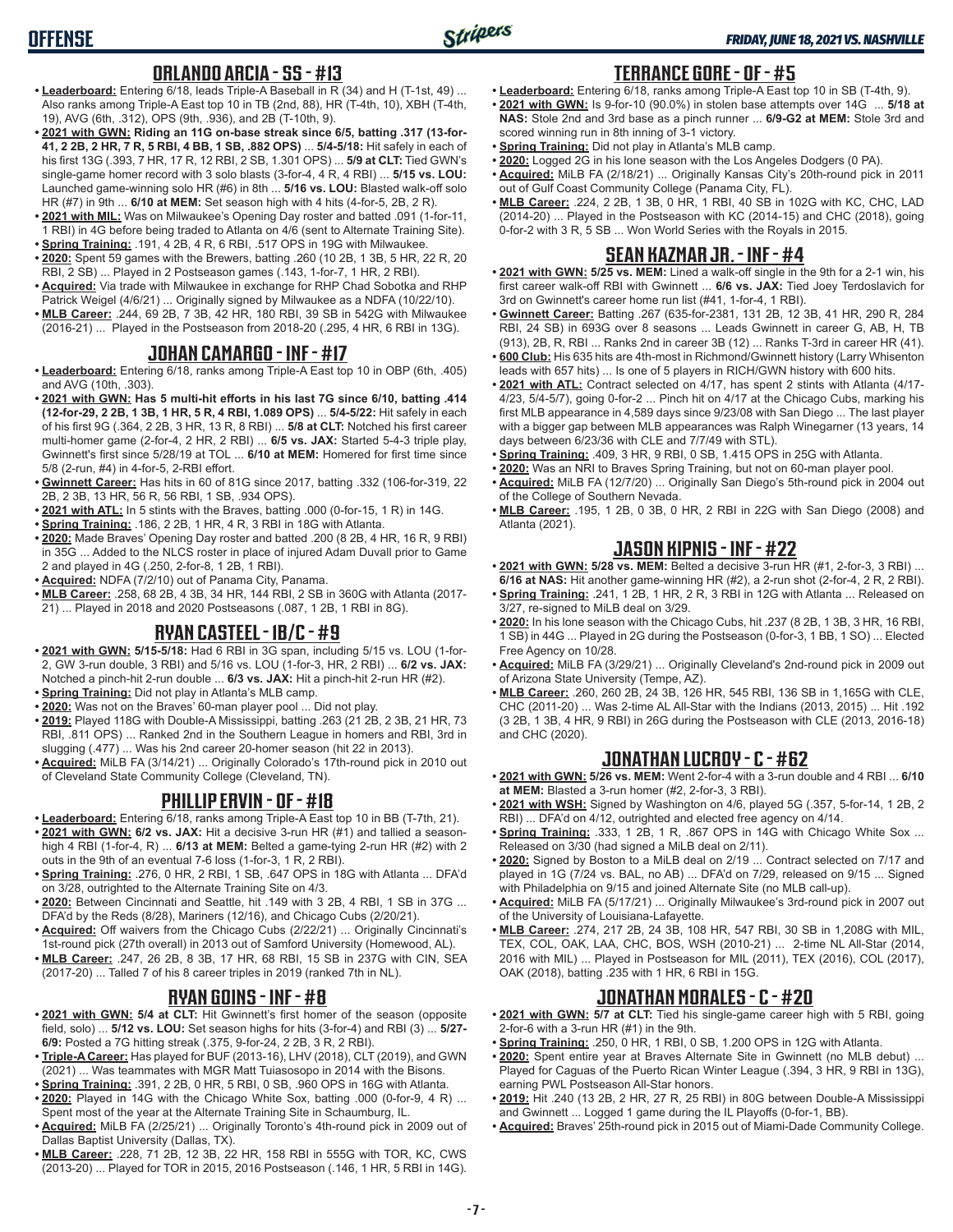## **OFFENSE**

#### **CRISTIAN PACHE - OF - #15**

- **• MLB.com Prospect Ranks:** #1 (Braves Top 30), #10 (Top 100).
- **• 2021 with GWN:** Joined Stripers on a rehab assignment from 5/29-6/1, played 1G before being activated and optioned on 6/2 ... **6/5 vs. JAX:** Went 3-for-6 with 2 doubles, including game-tying 2-run double in 9th ... **6/10 at MEM:** Tallied his first career multi-homer game (3-for-5, 2 HR, 3 R, 4 RBI).
- **• 2021 with ATL:** On Atlanta's Opening Day roster for the first time ... Hit .111 (3 2B, 1 HR, 6 R, 4 RBI) in 22G ... Placed on IL twice, on 4/14 and 5/14 ... Was at the Alternate Training Site from 4/24-4/30.
- **• Spring Training:** .184, 2 2B, 1 3B, 4 R, 3 RBI, 2 SB in 17G with Atlanta.
- **• 2020:** Spent most of the year at the Braves Alternate Training Site ... Made his MLB debut on 8/21 vs. Philadelphia (1-for-4) ... Played just 2G during regular season (.250) ... Also made MLB Postseason debut (.182, 1 2B, 1 HR, 4 R, 4 RBI in 12G).
- **• 2019:** Between Mississippi (104G) and Gwinnett (26G), hit .277 (36 2B, 9 3B, 12 HR, 63 R, 61 RBI, 8 SB, .802 OPS) in 130G ... Named a Southern League Postseason All-Star and MLB All-Star Futures Game participant.
- **• Acquired:** NDFA (7/4/15) out of Santo Domingo Centro, D.R.
- **• MLB Career:** .119, 3 2B, 0 3B, 1 HR, 4 RBI, 0 SB in 24G with Atlanta (2020-21).

#### **YOLMER SANCHEZ - INF - #2**

- **• 2021 with GWN: 5/7 at CLT:** Went 3-for-5 with 3 runs, 3 RBI and Gwinnett's first triple of the year ... **6/9-G2 at MEM:** Stole home plate as part of a double-steal with Drew Waters, scored the tying run in 3-1 win (1-for-2, R, SB) ... **6/16 vs. NAS:** After going 30G without a homer, launched his 1st of the year (3-run, 1-for-2, 3 RBI).
- **• Spring Training:** .190, 0 XBH, 2 RBI, 1 SB, .451 OPS in 15G with Baltimore ... DFA'd on 3/27, released on 3/30.
- **• 2020:** Played 11G with the Chicago White Sox, batting .313 (3 2B, 1 HR, 1 RBI, 1.164 OPS) ... Made his MLB Postseason debut in the ALWCS (1G, no at-bat).
- **• Acquired:** MiLB FA (3/31/21) ... Originally a NDFA with Chi. White Sox (5/29/09).
- **• MLB Career:** .245, 113 2B, 24 3B, 32 HR, 215 RBI, 30 SB in 657G with the Chicago White Sox (2014-20) ... Won an AL Gold Glove in 2019 (.987 FPCT at 2B).

### **TRAVIS SNIDER - OF/INF - #26**

- **• 2021 with GWN: 5/5-5/9:** Drew 8 walks in his first 3G ... **6/3 vs. JAX:** Recorded his first multi-hit game (2-for-3, R).
- **• Spring Training:** Did not play in Atlanta's MLB camp.
- **• 2020:** Signed by Miami on 7/24 and reported to the Marlins' Alternate Training Site in Jupiter, FL, but was released on 8/27 and did not reach the Majors.
- **• 2019:** Played for Triple-A Reno in Arizona's system (.294, 22 2B, 4 3B, 11 HR, 41 RBI, 3 SB, .899 OPS in 93G).
- **• Acquired:** MiLB FA (2/26/21) ... Originally Toronto's 1st-round pick (14th overall) in 2006 out of Henry M. Jackson High School (Mill Creek, WA).
- **• MLB Career:** .244, 100 2B, 7 3B, 54 HR, 212 RBI, 22 SB in 630G with TOR, PIT (2008-15) ... Played for PIT in the Postseason from 2013-15 (.250, 1-for-4 in 3G).

### **DREW WATERS - OF - #11**

- **• Leaderboard:** Entering 6/18, ranks among Triple-A East top 10 in SB (T-7th, 8).
- **• MLB.com Prospect Ranks:** #2 (Braves Top 30), #27 (Top 100 Prospects).
- **• 2021 with GWN: Batting .316 (25-for-79, 4 2B, 3 HR, 16 R, 9 RBI, 6 SB, .906 OPS) in last 21G since 5/15** ... **5/18 at NAS:** Recorded his first career multi-HR game (3-for-5, 2 HR, 3 RBI) and became the first GWN player to homer from both sides of the plate since Mel Rojas Jr. (7/7/16 at CLT) ... **5/19 at NAS:** Fell a triple shy of the cycle in his first 4-hit game at Triple-A (4-for-5, 2B, HR, 2 R, 2 RBI, 2 SB) ... **6/9-G2 at MEM:** Lined RBI single in 8th (2-for-3, R, RBI) for last-at-bat 3-1 win.
- **• Spring Training:** .500, 1 2B, 0 HR, 2 RBI, 1 SB in 4G with Atlanta.
- **• 2020:** Spent entire year at Braves Alternate Site in Gwinnett (no MLB debut).
- **• 2019:** Hit .309 (40 2B, 9 3B, 7 HR, 80 R, 52 RBI, 16 SB) in 134G with Double-A Mississippi and Gwinnett ... Won Southern League Batting Title (.319, best in MIS history) and Most Valuable Player (1st in MIS history) ... Ranked among MiLB top 5 in doubles (T-3rd, 40) and hits (5th, 163).
- **• Acquired:** Braves' 2nd-round pick in 2017 out of Etowah High School (Woodstock, GA) ... Named Gatorade Georgia Baseball Player of the Year in 2017.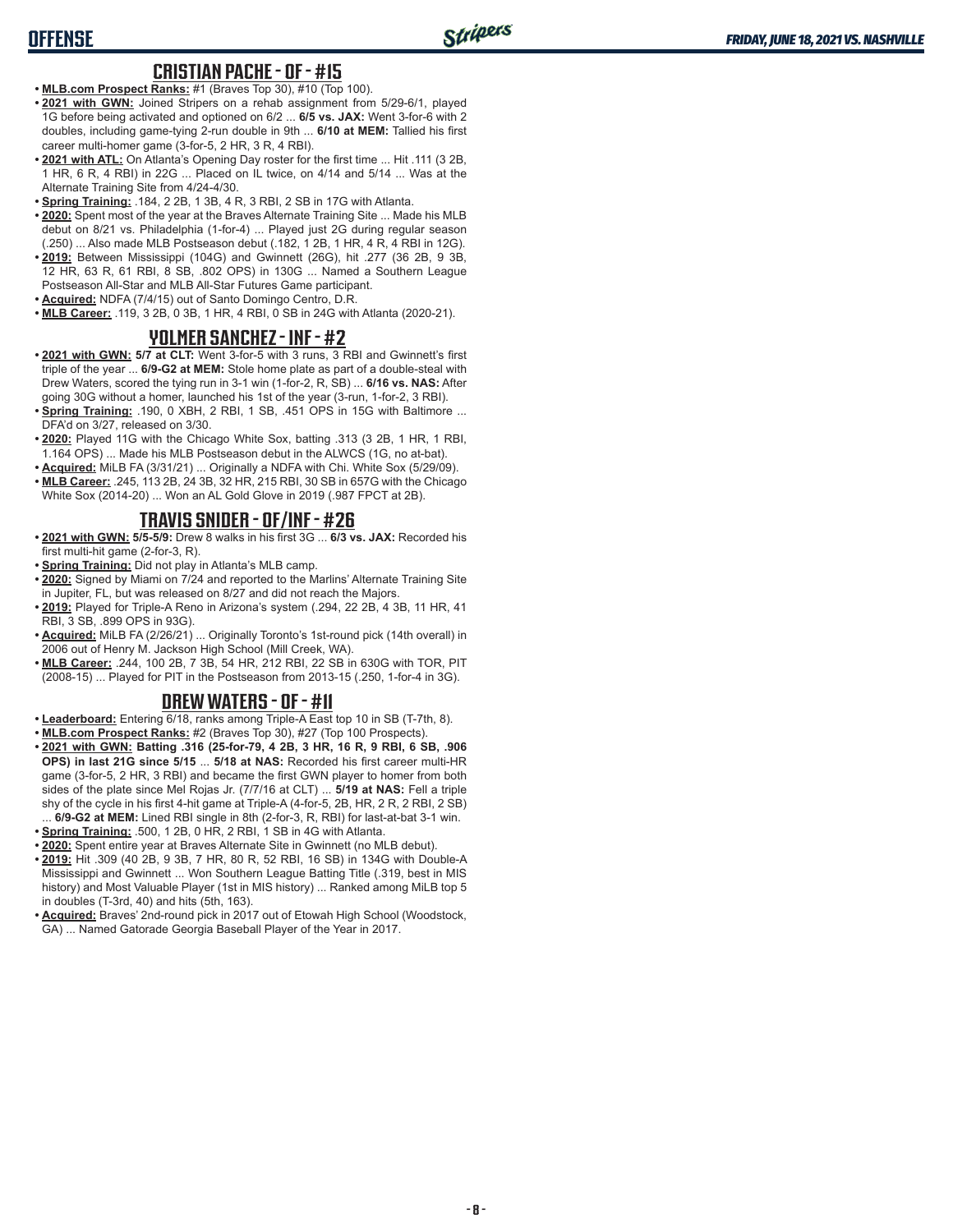## **SEASON SUMMARY**



## **TEAM HIGHS & LOWS**

| <b>OFFENSE:</b>                                                      |  |
|----------------------------------------------------------------------|--|
|                                                                      |  |
|                                                                      |  |
|                                                                      |  |
|                                                                      |  |
|                                                                      |  |
|                                                                      |  |
|                                                                      |  |
|                                                                      |  |
|                                                                      |  |
|                                                                      |  |
|                                                                      |  |
|                                                                      |  |
|                                                                      |  |
|                                                                      |  |
|                                                                      |  |
|                                                                      |  |
|                                                                      |  |
| <b>PITCHING:</b>                                                     |  |
|                                                                      |  |
|                                                                      |  |
| Most Runs Allowed, Inning4 (8x, last: 2nd Inning, 6/9-G1 at Memphis) |  |
|                                                                      |  |
|                                                                      |  |
|                                                                      |  |
|                                                                      |  |
| Most Home Runs Allowed, Game  3 (3x, last: 6/5 vs. Jacksonville)     |  |
|                                                                      |  |
|                                                                      |  |
| <b>DEFENSE:</b>                                                      |  |

#### **DEFENSE:**

| Most Double Plays Turned, Game 3 (2x, last: 5/29 vs. Memphis) |  |
|---------------------------------------------------------------|--|
|                                                               |  |
|                                                               |  |
|                                                               |  |
|                                                               |  |
|                                                               |  |

## **TEAM MISCELLANEOUS**

| Largest Blown Lead (Loss)3 Runs (2x, last: 6/13 at Memphis, 4-1, 6-7) |
|-----------------------------------------------------------------------|
|                                                                       |
|                                                                       |
|                                                                       |
|                                                                       |
|                                                                       |
|                                                                       |
|                                                                       |
|                                                                       |
|                                                                       |

#### **INDIVIDUAL HIGHS & LOWS**

| <b>HITTING (GAME):</b> |  |
|------------------------|--|
|                        |  |
|                        |  |
|                        |  |
|                        |  |
|                        |  |
|                        |  |
|                        |  |
|                        |  |
|                        |  |
|                        |  |
|                        |  |
|                        |  |
|                        |  |
|                        |  |

#### **PITCHING (GAME):**

#### **DEFENSE (GAME):**

## **STREAKS**

| OFFENSIVE (LONGEST IN 2021 ONLY): |  |  |
|-----------------------------------|--|--|
|-----------------------------------|--|--|

#### **PITCHING (LONGEST IN 2021 ONLY):**

| <u>THE STRIP (ESTIMATE) HT EVER SITE I A</u> |  |
|----------------------------------------------|--|
|                                              |  |
|                                              |  |
|                                              |  |
|                                              |  |
|                                              |  |
|                                              |  |

## **LAST TIME IT HAPPENED (GWINNETT REGULAR-SEASON HISTORY)**

#### **INDIVIDUAL OFFENSE:**

|                             | Homers, Both Sides of Plate  Drew Waters (5/18/21 at Nashville)            |
|-----------------------------|----------------------------------------------------------------------------|
|                             |                                                                            |
|                             |                                                                            |
|                             | Back-to-Back-to-Back Homers  Arcia/Camargo/Demeritte (5/8/21 at Charlotte) |
|                             |                                                                            |
|                             |                                                                            |
|                             |                                                                            |
|                             |                                                                            |
|                             |                                                                            |
|                             |                                                                            |
|                             |                                                                            |
|                             |                                                                            |
|                             |                                                                            |
|                             |                                                                            |
|                             |                                                                            |
| <b>INDIVIDUAL PITCHING:</b> |                                                                            |
|                             | $\overline{a}$                                                             |

| 9.0-Inning No-Hitter (Solo)Todd Redmond (5/28/10 at Louisville)                |  |
|--------------------------------------------------------------------------------|--|
| 9.0-Inning No-Hitter (Comb.) Wooten/Marksberry/Ramirez (6/30/16 at Louisville) |  |
|                                                                                |  |
|                                                                                |  |
| 21 Consecutive Saves Converted Jairo Asencio (9/6/09-8/8/11)                   |  |
| 25.0-Inning Scoreless Streak Stephen Marek, 25.1 IP (6/6/10-8/2/10)            |  |
|                                                                                |  |

#### **- 9 -**

| <b>TEAM OFFENSE:</b>  |                                                                |
|-----------------------|----------------------------------------------------------------|
|                       |                                                                |
|                       |                                                                |
|                       |                                                                |
|                       |                                                                |
|                       |                                                                |
|                       |                                                                |
|                       | 6 Homers……………………………………………………………………5/24/19 vs. Norfolk          |
|                       |                                                                |
|                       |                                                                |
|                       |                                                                |
|                       |                                                                |
|                       |                                                                |
|                       |                                                                |
|                       |                                                                |
| <b>TEAM PITCHING:</b> |                                                                |
|                       |                                                                |
|                       | 10 Pune Allowed in an Inning $A/9/13$ at Durbam $(Aet Inning)$ |

#### 10 Runs Allowed in an Inning 4/9/13 at Durham (1st Inning) 23 Hits Allowed 7/13/12 at Louisville No-Hitter ....................................................................................6/30/16 at Louisville 5 Homers Allowed 6/16/17 at Columbus 21 Strikeouts 6/10/11 at Toledo 11 Walks Allowed 6/21/16 vs. Indianapolis 28-Inning Scoreless Streak 6/9/17-6/13/17 (28.0 IP)

#### **TEAM DEFENSE:**

| Turn a Triple Play 6/5/21 vs. Jacksonville (Camargo-Kipnis-Snider) |
|--------------------------------------------------------------------|
|                                                                    |

# **TEAM MISCELLANEOUS:**<br>18-Run Margin of Victory.....